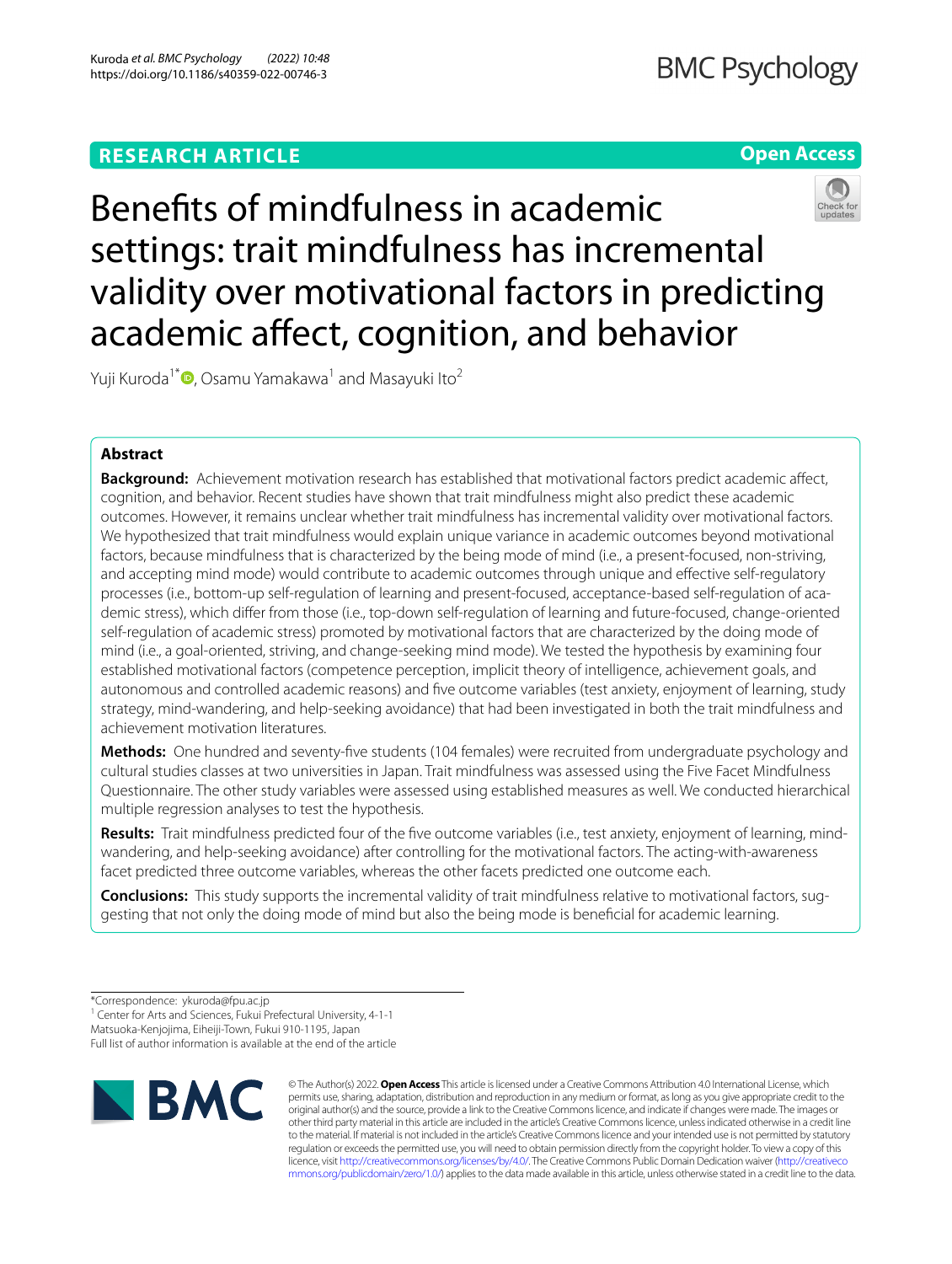**Keywords:** Achievement goals, Autonomous reasons, Controlled reasons, Implicit theory of intelligence, Mindfulness, Perceived competence

## **Background**

Specifying factors that predict academic outcomes is essential to understand the mechanisms of academic learning and promote student academic growth. One of the most infuential factors has been identifed by achievement motivation theories and research  $[1-3]$  $[1-3]$  $[1-3]$ . The theories have hypothesized that motivational factors such as achievement-related beliefs, goals, and motives have critical efects on academic learning. Empirical studies have tested this hypothesis over a half-century and found that motivational factors contribute to academic afect, cognition, and behavior [[4–](#page-11-2)[20](#page-12-0)].

Recent studies have begun examining another potential factor—mindfulness. While researchers originally focused on and examined the role of mindfulness in clinical settings [[21](#page-12-1), [22\]](#page-12-2), they have recently extended their focus to examine its role in academic settings [\[23](#page-12-3), [24](#page-12-4)]. Langer [[23](#page-12-3)] and Shapiro et al. [\[24](#page-12-4)] argued that mindfulness has signifcant benefts for students' learning and academic growth. Consistent with these views, emerging empirical studies have shown that mindfulness is associated with academic afect, cognition, and behavior [[25–](#page-12-5) [38\]](#page-12-6), much like motivational factors.

Mindfulness is a newly introduced factor to predict academic outcomes. Thus, it is necessary to test whether it has incremental validity over motivational factors previously established in this feld. However, such investigations have not been conducted thus far.

The purpose of the present study was to fill this gap by examining whether mindfulness predicts academic afect, cognition, and behavior even after controlling for motivation. In formulating the hypothesis, we focused on the diferences between mindfulness and motivation in mind modes and self-regulatory mechanisms. Segal et al. [[22](#page-12-2)] suggested that mindfulness is characterized by the "being" mode of mind (i.e., a present-focused, nonstriving, and accepting mind mode), whereas motivation is characterized by the "doing" mode of mind (i.e., a goal-oriented, striving, and change-seeking mind mode). The doing mode inherent in motivation promotes academic outcomes through top-down, future-focused, and change-oriented self-regulation in learning situations. On the other hand, the being mode inherent in mindfulness facilitates the same academic outcomes through diferent self-regulatory mechanisms—bottom-up, present-focused, and acceptance-based self-regulation in learning situations. Given the diferences in self-regulatory mechanisms, we hypothesized that mindfulness has a unique predictive power for academic outcomes beyond motivation. We tested the hypothesis by examining trait mindfulness, four established motivation variables (competence perception, implicit theory of intelligence, achievement goals, and academic reasons), and fve outcome variables (test anxiety, enjoyment of learning, study strategy, mind-wandering, and help-seeking avoidance).

#### **Theory and research on achievement motivation factors**

Motivation refers to the processes that instigate and sustain goal-directed activities [\[39](#page-12-7)]. Goals are a central component of motivation and guide and direct one's afect, cognition, and behavior [[40](#page-12-8)]. Achievement motivation refers to motivation in situations concerning individuals' competence [[2\]](#page-11-3), and involves striving to develop (or acquire) and validate (or judge) competence [[1\]](#page-11-0).

Achievement motivation factors have been conceptualized as a trait-like individual diference variable that is relatively general and stable across achievement situations and have been hypothesized to infuence afect, cognition, and behavior in various achievement situations  $[40, 41]$  $[40, 41]$  $[40, 41]$ . The major factors include competence self-perception (Harter's [\[4\]](#page-11-2) and Marsh's theories [\[8\]](#page-11-4)), implicit theory of intelligence (Dweck's theory [\[40\]](#page-12-8)), achievement goals (e.g., Elliot's  $2 \times 2$  achievement goal model [[42\]](#page-12-10)), and regulatory styles (or academic reasons; Deci and Ryan's self-determination theory [\[19](#page-12-11)]). We focused on these four factors in this study for two reasons. First, these factors are necessary to capture critical motivators among students in more comprehensive ways. Students' competence perceptions and implicit theory of intelligence involve *what they can do* and *how they can do it*, while achievement goals and academic reasons refect *what students want to do* and *why they want to do it* [\[2](#page-11-3)]. Because each factor serves as a *critical but diferent* motivator for students, we can comprehensively capture students' motivation by using these four constructs. Second, it was necessary to keep predictors' levels the same in terms of generality and stability. Because we examined trait mindfulness as discussed below, we focused on traitlike motivational factors. We did not focus on such motivational factors as task value and self-efficacy because they are task- and situation-specifc [[5,](#page-11-5) [6,](#page-11-6) [8\]](#page-11-4) and are also infuenced by trait-like motivational factors [[5\]](#page-11-5).

Harter's and Marsh's theories posit that perceived academic competence plays a central role in achievement motivation [[4,](#page-11-2) [7,](#page-11-7) [8](#page-11-4)]. One's perception of academic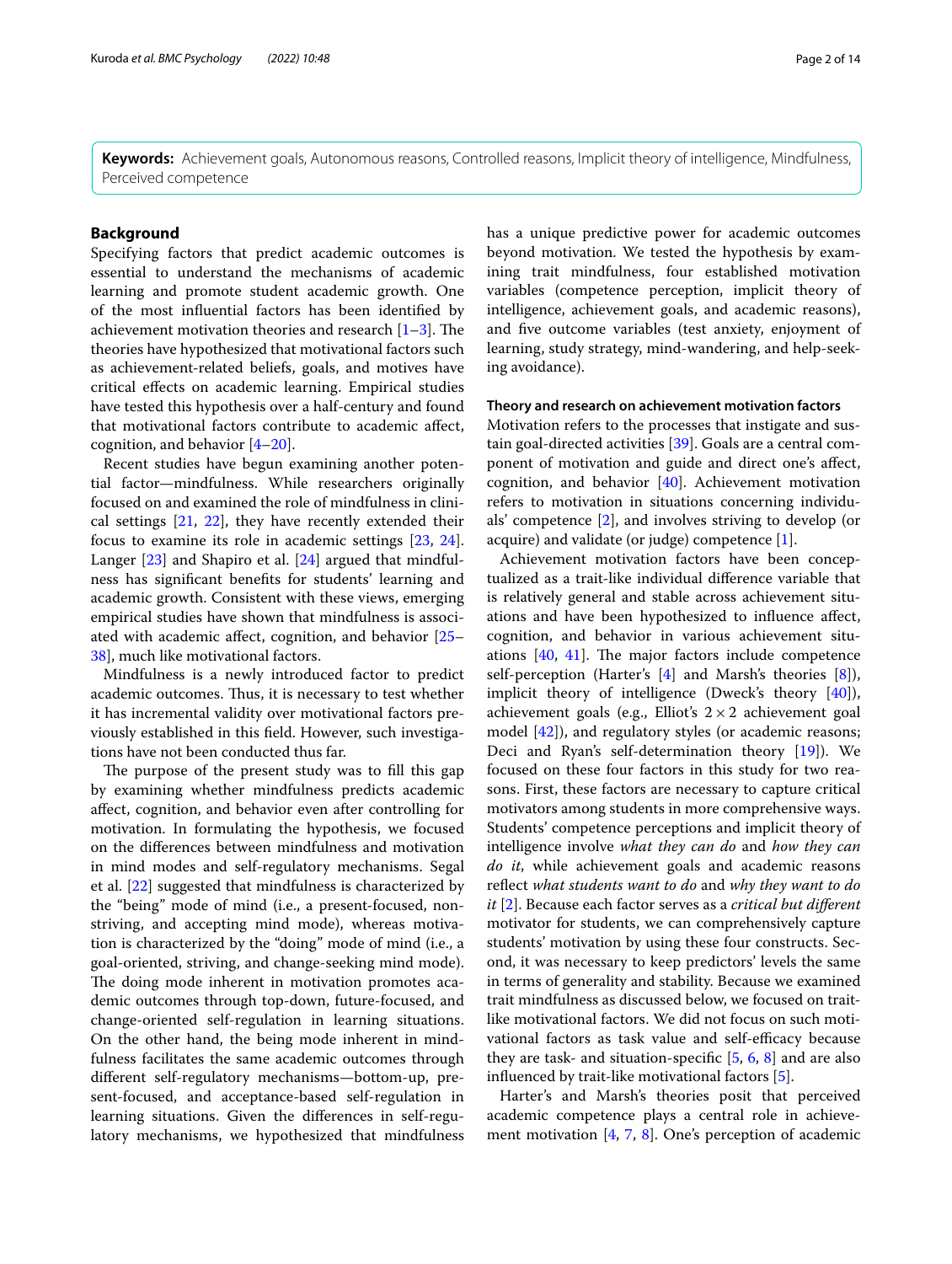competence is shaped by their past experiences, such as feedback from socializing agents and academic successes and failures  $[4, 8]$  $[4, 8]$  $[4, 8]$ . Thus, the perception of academic competence is general across academic situations and stable over time [[6,](#page-11-6) [8,](#page-11-4) [43\]](#page-12-12), which conceptually difers from selfefficacy that is task-specific and malleable  $[6, 8]$  $[6, 8]$  $[6, 8]$  $[6, 8]$  $[6, 8]$ . Higher perceptions of academic competence are posited to lead to adaptive academic afect, cognition, and behavior.

Dweck's theory hypothesizes that implicit theories of intelligence influence academic outcomes  $[11, 40]$  $[11, 40]$  $[11, 40]$  $[11, 40]$  $[11, 40]$ . These implicit theories refect individuals' beliefs concerning the nature of intellectual ability, and include the entity theory of intelligence (i.e., the belief that intelligence is fixed and cannot be changed through effort) and the incremental theory of intelligence (i.e., the belief that intelligence is malleable and can be changed through effort). Dweck's theory hypothesizes that the incremental theory of intelligence predicts adaptive afect, cognition, and behavior, whereas the entity theory predicts maladaptive afect, cognition, and behavior.

Goal theories posit that achievement goals afect academic outcomes. Achievement goals are defned as individuals' purposes for engaging in competence-relevant behaviors [[16\]](#page-12-13). In their  $2 \times 2$  achievement goal model, Elliot and McGregor [[42](#page-12-10)] classifed achievement goals into four types according to the mastery–performance and approach–avoidance dimensions: mastery-approach goals (i.e., focus on task mastery and competence development), mastery-avoidance goals (i.e., focus on the avoidance of the failure to master tasks and to develop competence), performance-approach goals (i.e., focus on the attainment of competence relative to others), and performance-avoidance goals (i.e., focus on the avoidance of incompetence relative to others). The  $2 \times 2$  model posits that mastery-approach goals predict adaptive afect, cognition, and behavior, whereas performance-avoidance goals predict maladaptive afect, cognition, and behavior [[16,](#page-12-13) [42\]](#page-12-10). Mastery-avoidance and performance-approach goals have both adaptive and maladaptive efects, as these goals comprise both positive (i.e., mastery or approach) and negative (i.e., performance or avoidance) components [[16](#page-12-13), [42\]](#page-12-10).

Self-determination theory (SDT) hypothesizes that regulatory styles play a key role in human motivation [[19\]](#page-12-11). SDT posits five types of regulation, which differ according to the degree of autonomy one has in pursuing activities. From lower to higher levels of autonomy, the fve types are external regulation (i.e., engaging in activities because of externally pressuring demands, such as punishment and reward), introjected regulation (i.e., engaging in activities because of internally pressuring feelings, such as guilt and shame), identifed regulation (i.e., engaging in activities because of self-valued goals), integrated regulation (i.e., engaging in activities because it is congruent with one's core interests and values), and intrinsic regulation (i.e., engaging in activities for their own sake). Individuals' regulatory style can be specifed by exploring their reasons for engaging in activities [\[44](#page-12-14)]. Most empirical studies have used the Self-Regulation Questionnaire (SRQ)  $[44]$  $[44]$  to assess the reasons  $[45]$ . The SRQ assesses four types of reasons, except for integrated reasons which are difficult to assess and empirically distinguish from identifed and intrinsic reasons [[19](#page-12-11), [20,](#page-12-0) [45](#page-12-15)]. The external and introjected reasons reflect controlled reasons, whereas the identifed and intrinsic reasons refect autonomous reasons. SDT posits that individuals have innate needs for autonomy, competence, and relatedness, and that their fulfllment facilitates the development of autonomous reasons, whereas their thwarting contributes to the development of controlled reasons. SDT predicts that autonomous academic reasons lead to adaptive academic afect, cognition, and behavior, whereas controlled academic reasons lead to maladaptive afect, cognition, and behavior.

To test the above four theoretical predictions, empirical studies have used various indexes of academic afect, cognition, and behavior. Frequently used indexes include enjoyment of learning and test anxiety (afect), efective study strategies and task absorption versus distraction (cognition), and help-seeking and persistence (behavior). Previous studies using these indexes have provided evidence supporting the theoretical predictions concerning competence self-perception [\[4](#page-11-2)[–9](#page-11-9)], implicit theory of intelligence  $[10-12]$  $[10-12]$ , achievement goals  $[13-16]$  $[13-16]$  $[13-16]$ , and academic reasons [[17](#page-12-18)[–20](#page-12-0)].

# **Mindfulness and academic afect, cognition, and behavior**

Mindfulness is commonly defned as 'paying attention in a particular way: on purpose, in the present moment, and nonjudgmentally' [[21\]](#page-12-1). When defned in this way, mindfulness has two components: the regulation of attention to present-moment experience and the accepting and open orientation to present-moment experience  $[46]$  $[46]$ . Mindfulness can be viewed as a trait, state, or skill that can be developed through practice [\[47](#page-12-20)]. Trait mindfulness refers to a mindful tendency that is stable over time and general across situations and refects between-individual diferences in mindfulness [\[28](#page-12-21), [32](#page-12-22)]. State mindfulness refers to a mindful state that occurs in the present moment and within a specifc situation and refects within-individual diferences in mindfulness [\[28](#page-12-21), [32\]](#page-12-22). In mindfulness interventions, mindfulness is viewed as a set of skills that can be learned and practiced [[47](#page-12-20)]. Previous studies have found that mindfulness interventions enhance trait mindfulness measured through self-report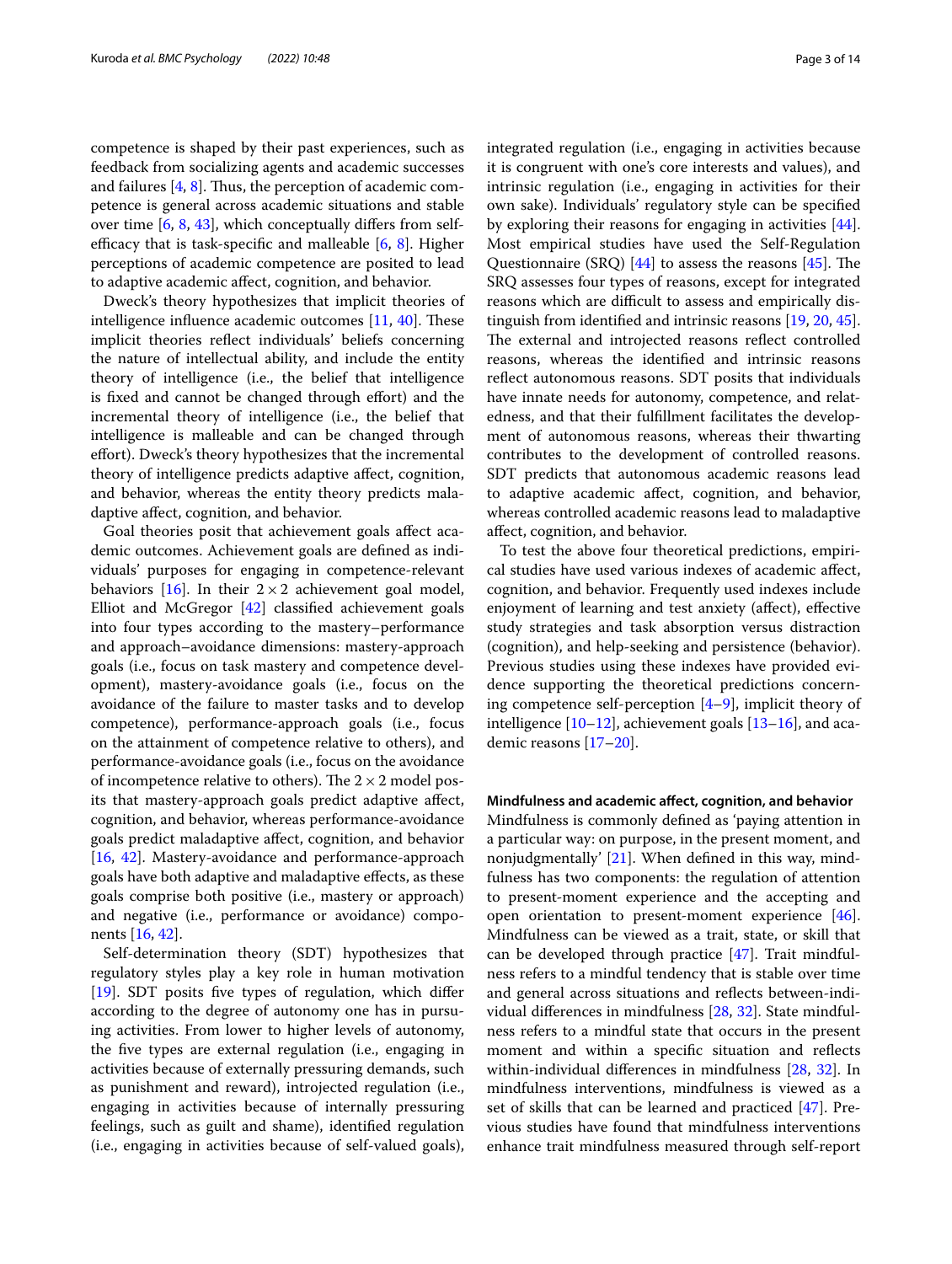questionnaires [[48](#page-12-23), [49](#page-12-24)], suggesting that trait mindfulness refects a set of learned skills, but not an innate tendency.

In this study, we focused on trait mindfulness for two reasons. The first reason concerns the trend in the literature concerning mindfulness in academic settings. In evaluating the incremental validity of mindfulness over motivation, it is necessary to use outcome variables that *both* mindfulness and motivation have been found to predict. Upon reviewing the literature, most studies have focused on trait mindfulness and found that it predicts the same academic outcomes as those predicted by motivational factors (see the literature review below). In contrast, relatively few studies (except for Charoensukmongkol [\[27](#page-12-25)] and Senker et al. [\[32\]](#page-12-22)) have investigated relationships between state mindfulness and academic afect, cognition, and behavior. Given the existing literature, we focused on trait mindfulness. The second reason involves the theoretical framework of the current study. As discussed later in detail, we postulate self-regulatory functioning as a mechanism through which mindfulness leads to academic outcomes. Previous studies have suggested that trait mindfulness serves as an underlying factor in the self-regulatory mechanisms [[28,](#page-12-21) [31](#page-12-26), [50\]](#page-12-27). Recent studies show that trait (i.e., situation-general) mindfulness enhances state (i.e., situation-specifc) mindfulness in more situations, thereby leading individuals to selfregulate more successfully across various situations [\[32](#page-12-22)]. Given its wide impact on self-regulation in various situations, we focused on trait mindfulness.

Empirical studies have shown that trait mindfulness is associated with academic afect, cognition, and behavior, much like the aforementioned four motivational factors. With regard to affect, trait mindfulness was negatively associated with test and performance anxiety [[25–](#page-12-5)[27](#page-12-25)] and positively associated with enjoyment and intrinsic interest [[28–](#page-12-21)[30](#page-12-28)]; see also Howell and Buro [[31\]](#page-12-26) for a study using a total index of academic emotions including test anxiety and enjoyment and Senker et al. [[32\]](#page-12-22) for a study using indices of negative and positive academic emotions). As for cognition, trait mindfulness was negatively associated with mind-wandering [\[33,](#page-12-29) [34\]](#page-12-30) and positively associated with absorption [[35](#page-12-31)] and cognitive and metacognitive study strategies [\[36;](#page-12-32) see also Howell and Buro [[31\]](#page-12-26) for an exception). As for the behavioral variables, trait mindfulness was positively associated with helpseeking [\[31\]](#page-12-26) and persistence [\[37](#page-12-33)] and negatively associated with counterproductive academic behavior [\[38](#page-12-6)]. All of these studies examined college student samples.

## **Comparison between motivational factors and mindfulness**

Two important diferences exist between motivational factors and mindfulness. First, motivational factors and mindfulness show a clear diference in the modes of mind—the doing mode and the being mode  $[22]$  $[22]$ . The doing mode is characterized by goal strivings, changeseeking attitudes, and a focus more on the future or past than on the present. In this mode, individuals strive for particular goals and reasons, try to change internal and external states, and tend to evaluate present states in comparison with future goals or past states. In contrast, the being mode is characterized by non-striving, accepting attitudes, and a focus on present-moment experience. In this mode, people focus on being present in the here and now rather than striving for future goals or thinking about past events. They are fully attentive to and aware of present-moment events and accept them as they are, rather than trying to change and control them. The doing mode of mind is inherent in motivation and motivational factors (see their defnitions), whereas the being mode is inherent in mindfulness [[22\]](#page-12-2).

Second, a diference exists in mechanisms through which motivational factors and mindfulness contribute to academic outcomes. Regarding the mechanisms, previous studies have suggested that both promote self-regulatory processes, which lead to academic outcomes [[51](#page-12-34), [52\]](#page-12-35). More specifcally, motivational factors and mindfulness promote self-regulation of learning [[31](#page-12-26), [52\]](#page-12-35) and selfregulation of academic stress [\[24](#page-12-4), [40,](#page-12-8) [53\]](#page-12-36). However, we suggest that each promotes diferent forms of self-regulation owing to the diferent modes of mind.

With regard to self-regulation of learning, learners regulate their learning processes in two diferent modes—top-down (or goal-driven) mode and bottom-up (or data-driven) mode [\[54](#page-12-37)]. Competence beliefs, achievement goals, and academic motives involve the top-down mode of self-regulation [\[54](#page-12-37)], whereas mindfulness involves the bottom-up mode of self-regulation (see Brown et al. [\[50](#page-12-27)] p. 216). Top-down self-regulation indicates that learners' personal dispositions, such as motivational tendencies that are examined in this study, drive and guide their learning processes in a particular direction, and it works mainly before and after task processing. For example, the types of goals and motives that students have for learning determine how much time and efort they spend on a given task (i.e., task-involvement) and how they deal with it (i.e., task-analysis, planning, and goal-setting before task processing). On the other hand, bottom-up self-regulation reflects that learners modulate their responses based on the current data and information during task processing. In bottom-up selfregulation, learners need to monitor ongoing task processing and to regulate negative afect such as anxiety and irritation occurring during task processing. We suggest that the doing mode of mind characterizing motivational tendencies would facilitate top-down self-regulation such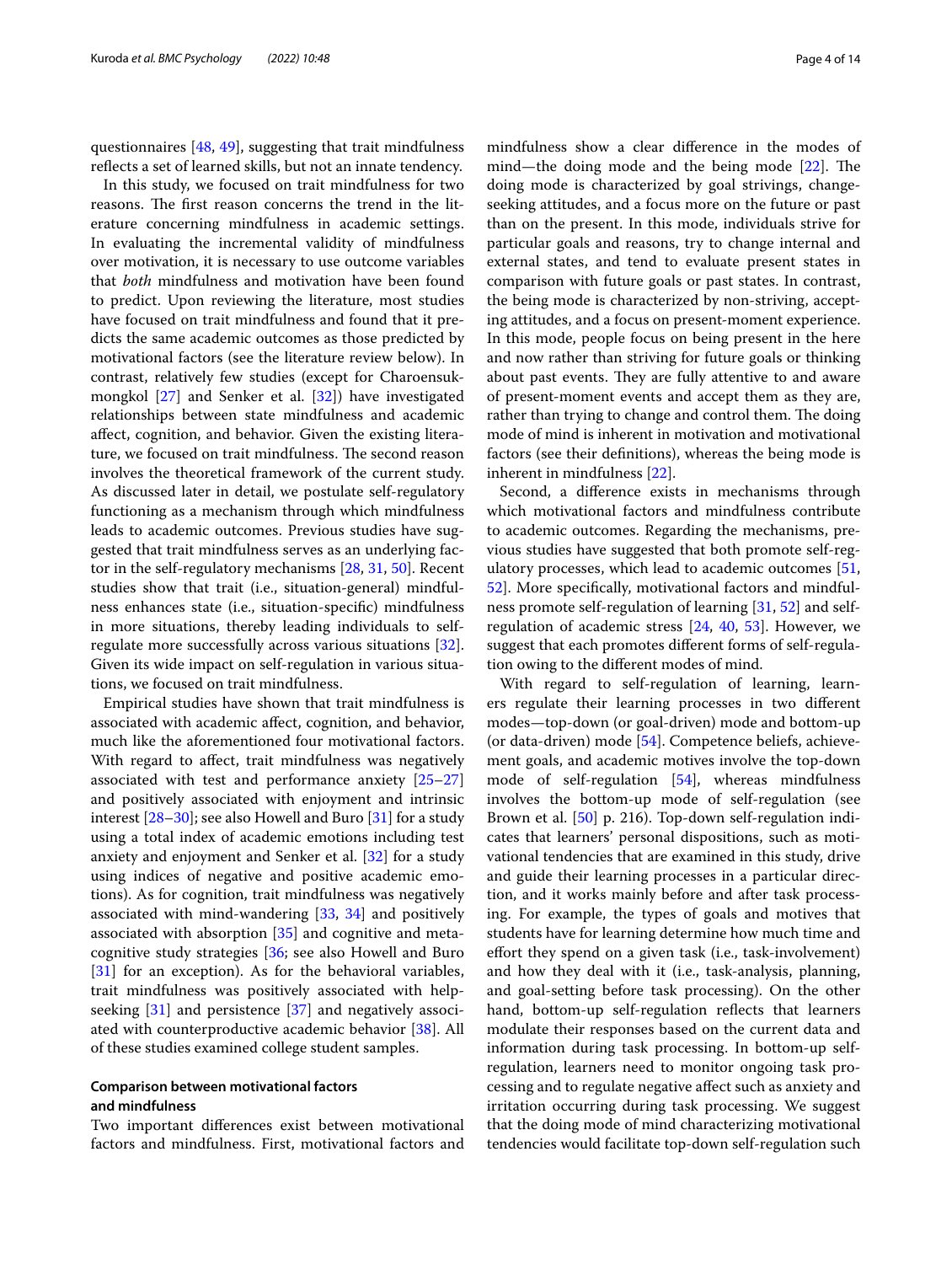as task-analysis, planning, goal-setting, and task-involvement, because this mode is goal-oriented, striving, and change-seeking in nature. On the other hand, the being mode of mind characterizing mindfulness would facilitate bottom-up self-regulation by enhancing receptivity to input and output information, facilitating open awareness of ongoing task processing, and reducing preoccupation with negative afect during task processing, as this mode is present-focused, non-striving, and accepting in nature.

Regarding self-regulation of academic stress, motivational factors characterized by the doing mode would facilitate future-focused, change-oriented coping with stress. For example, individuals who have positive motivational beliefs, goals, and reasons interpret academic difficulties and failures as good opportunities for improving their competence and continue to strive to achieve their goals and future success [\[40](#page-12-8), [53](#page-12-36)]. On the other hand, mindfulness characterized by the being mode would facilitate present-focused, acceptance-based coping with academic stress [\[26,](#page-12-38) [50,](#page-12-27) [55](#page-12-39)]. For example, mindful individuals do not judge academic difficulties and failures as good or bad, but perceive and accept them as they are. This non-judgmental and accepting attention and awareness lead individuals to understand academic stress in a more objective and accurate way, and consequently allow them to cope with the stress efectively [\[26](#page-12-38), [50](#page-12-27), [55\]](#page-12-39).

In sum, mindfulness and motivation fundamentally difer in the modes of mind, and thus, facilitate diferent forms of self-regulation. While these diferences exist, empirical studies have shown that trait mindfulness is positively correlated with competence selfperceptions  $[28]$  $[28]$ , incremental intelligence beliefs  $[31]$  $[31]$ , mastery-approach goals [\[31](#page-12-26)], and autonomous reasons [[30\]](#page-12-28), suggesting that mindful tendencies relate to positive motivational tendencies. These correlations are reasonable because mindful tendencies and positive motivational tendencies both serve adaptive functions and thus are likely to coexist (and be successfully coordinated) in healthy individuals. However, given the correlations, it is possible that the efects of trait mindfulness on academic outcomes might overlap with (and thus be attributed to) the efects of motivational factors.

## **Purpose and hypothesis of the present study**

Motivational factors are established predictors of academic outcomes and involve the doing mode of mind which promotes top-down, future-focused, and changeoriented self-regulation. Trait mindfulness is a newly introduced construct to predict academic outcomes and reflects the being mode of mind which promotes bottomup, present-focused, and acceptance-based self-regulation. While trait mindfulness and motivational factors difer conceptually and functionally, they are correlated because both serve adaptive functions and likely coexist in healthy individuals. Given that trait mindfulness is a newly introduced construct and is also correlated with motivational factors previously established in this feld, it is necessary to investigate whether trait mindfulness uniquely predicts academic outcomes after controlling for motivational factors (i.e., whether trait mindfulness has incremental validity over motivational factors). This investigation allows us to evaluate the pure efect of the being mode inherent in mindfulness as it partials out the efects of doing-mode variables (motivational factors). However, such an investigation has not been conducted so far.

The purpose of the present study was to fill this significant gap in the literature. In formulating the hypothesis, we focused on the diferences between mindfulness and motivation in mind modes and self-regulatory mechanisms as discussed above. The being mode inherent in mindfulness would contribute to academic outcomes by facilitating unique and efective self-regulatory processes, which difer from those facilitated by the doing mode inherent in motivational factors. Given the diferences, we hypothesized that trait mindfulness would uniquely predict academic afect, cognition, and behavior after controlling for motivational factors.

To test the hypothesis, it was necessary to use outcome variables that had been examined in both the trait mindfulness and achievement motivation literatures. Given the aforementioned empirical fndings in both literatures, we examined test anxiety and enjoyment of learning (afective variables), study strategy and distraction (mind-wandering) (cognitive variables), and help-seeking avoidance (behavioral variable). Regarding the study sample, previous studies concerning achievement motivation have examined students ranging from elementary school to college, while studies on trait mindfulness and academic afect, cognition, and behavior have focused on college students, as discussed above. Considering existing research on trait mindfulness, we examined college students.

# **Methods**

# **Participants**

The study participants were recruited from undergraduate psychology and cultural studies classes at two universities in Japan. Initially, 179 students agreed to participate in the investigation and answered the questionnaires. Of these, four students were excluded due to incomplete data for both mindfulness and motivation (predictors) or sex (a controlling variable). The remaining 175 students (104 females and 71 males;  $M_{\text{age}}$  = 19.52 years, *SD* = 1.51) were examined in the subsequent analyses.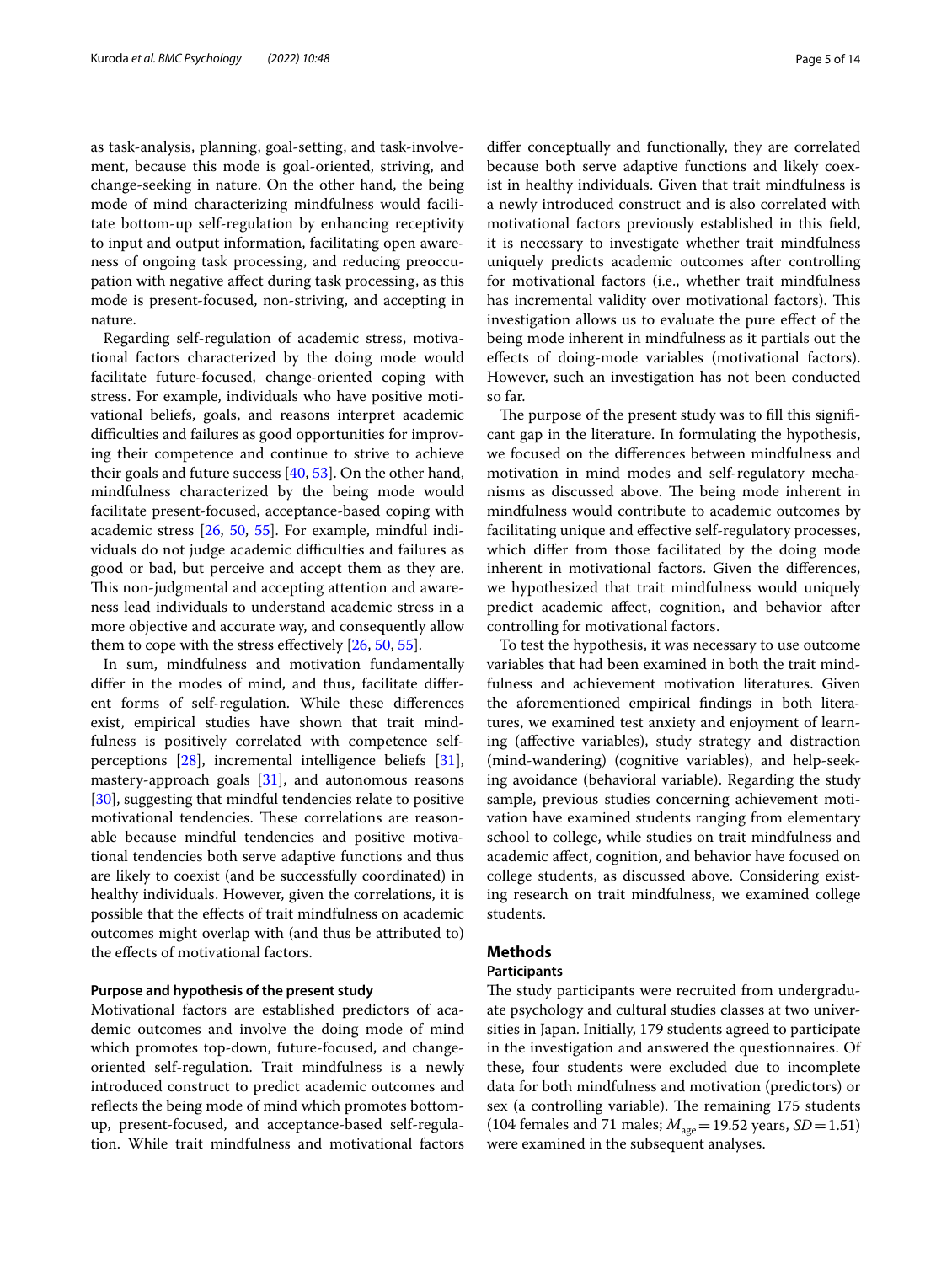#### **Measures**

## *Mindfulness*

We used the Japanese-translated version [[56\]](#page-12-40) of the Five Facet Mindfulness Questionnaire (FFMQ) [\[47](#page-12-20)]. The FFMQ measures the general tendency to be mindful in daily life and comprises fve subscales refecting the essential components of mindfulness: observing, describing, acting with awareness, nonreactivity to inner experiences, and nonjudging of inner experiences. The observing subscale measures the ability to notice or attend to internal and external stimuli (eight items; e.g., "I pay attention to sounds, such as clocks ticking, birds chirping, or cars passing"). The describing subscale assesses the ability to verbally describe one's thoughts and feelings in the present moment (eight items; e.g., "I can usually describe how I feel at the moment in considerable detail"). The acting-with-awareness subscale measures the tendency to be attentive to and aware of present-moment activities, as opposed to acting automatically without paying attention (eight items; e.g., "I do jobs or tasks automatically, without being aware of what I'm doing" [reverse-scored]). The nonreactivity subscale evaluates the tendency to allow thoughts and feelings to come and go without getting caught up in them (seven items; e.g., "Usually when I have distressing thoughts or images, I just notice them and let them go"). Finally, the nonjudging subscale measures the individual's tendency to adopt a non-evaluative, accepting stance toward thoughts and feelings as opposed to judging them as good or bad (eight items; e.g., "I make judgments about whether my thoughts are good or bad" [reverse-scored]). Participants rated each item on a 5-point Likert scale ranging from 1 (*never or very rarely true*) to 5 (*very often or always true*). Higher scores indicate a higher level of each facet of mindfulness. Studies [\[47,](#page-12-20) [56\]](#page-12-40) confrmed the factorial and construct validity of this measure and the internal consistency of each subscale.

#### *Competence self‑perception*

We used the intellectual ability subscale of the Japanesetranslated version of the Self-Perception Profle for College Students (SPPCS-JV; Maeshiro et al. [[57\]](#page-12-41), original SPPCS by Neemann and Harter  $[43]$  $[43]$ ) to measure competence self-perception. This subscale assesses students' perception of their general intellectual competence (four items; e.g., "I feel I am intelligent") and has construct validity and internal consistency  $[43, 57]$  $[43, 57]$  $[43, 57]$  $[43, 57]$  $[43, 57]$ . The SPPCS-JV utilizes the revised question format by Wichstrøm [\[58](#page-12-42)], which asks respondents to rate each item on a 4-point Likert scale ranging from 1 (*describes me very poorly*) to 4 (*describes me very well*). A higher score indicates higher perceived competence.

#### *Implicit theory of intelligence*

We employed the Japanese-translated version [[59\]](#page-12-43) of the Implicit Theory of Intelligence Scale [\[60](#page-12-44)]. This scale has construct validity and internal consistency [[59](#page-12-43), [60](#page-12-44)] and comprises three items (e.g., "You have a certain amount of intelligence and you really can't do much to change it"). Participants rated each item on a 6-point Likert scale ranging from 1 (*strongly disagree*) to 6 (*strongly agree*), with a higher score indicating a stronger belief that intelligence is fxed and unchangeable; conversely, the lower respondents' scores are, the stronger is their belief that intelligence is malleable and changeable [\[60](#page-12-44)].

## *Achievement goals*

We used the Japanese-translated version [[61\]](#page-12-45) of the Achievement Goal Questionnaire-Revised [\[62](#page-12-46)]. This questionnaire contains four subscales, each consisting of three items: mastery-approach goals (e.g., "My aim is to completely master the material presented in classes"), mastery-avoidance goals (e.g., "My goal is to avoid learning less than it is possible to learn"), performanceapproach goals (e.g., "My goal is to perform better than the other students"), and performance-avoidance goals (e.g., "My aim is to avoid doing worse than the other students"). Participants rated each item on a 5-point Likert scale ranging from 1 (*strongly disagree*) to 5 (*strongly agree*). Higher scores indicate a higher level of each goal. Previous studies [\[61](#page-12-45)[–63](#page-12-47)] showed the factorial and construct validity of this questionnaire and the internal consistency of each subscale.

## *Academic reasons*

We employed the Japanese short version [[64](#page-12-48)] of the  $S R Q$  [\[44\]](#page-12-14). This questionnaire comprises four subscales assessing individuals' intrinsic, identifed, introjected, and external reasons for studying. Nishimura et al. [[64](#page-12-48)] confrmed the factorial and construct validity of this measure and the internal consistency and test–retest reliability of each subscale. Each subscale consists of fve items, to which participants respond on a 4-point scale ranging from 1 (*not at all true*) to 4 (*very true*). Sample items include "Because solving problems is interesting" (intrinsic reason), "Because I want to realize my dream" (identifed reason), "Because I feel ashamed if I don't do well in my studies" (introjected reason), and "Because others yell at me if I don't do it" (external reason). One item from the identifed reason subscale ("Because I want to go to the high school and college that I wish to go to") was modifed for college students ("Because I want to get a job that I wish for"). Based on previous studies  $[65]$  $[65]$ , we created composite scores for autonomous and controlled reason by adding intrinsic and identifed reason scores and introjected and external reason scores, respectively.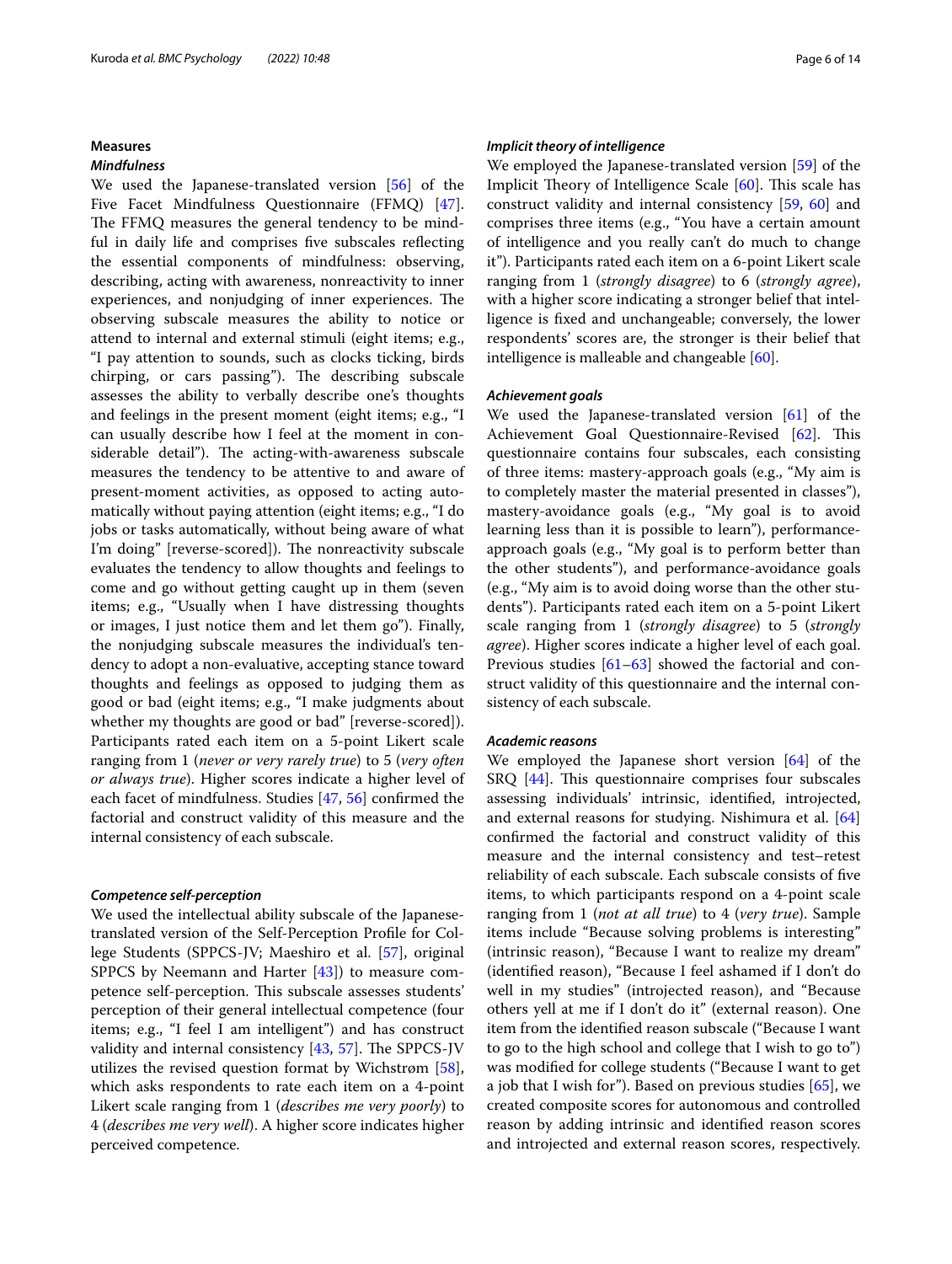Higher scores indicate higher levels of autonomous and controlled reasons.

## *Test anxiety*

We used the test anxiety subscale of the Japanese-translated version [[66\]](#page-13-1) of the Achievement Emotions Questionnaire  $[67]$  $[67]$ . This subscale measures anxiety before and during tests or exams (twelve items; e.g., "Before the exam I feel nervous and uneasy") and has construct validity and internal consistency [\[66](#page-13-1), [67](#page-13-2)]. Participants rated each item on a 5-point Likert scale ranging from 1 (*strongly disagree*) to 5 (*strongly agree*), with a higher score indicating higher test anxiety.

## *Enjoyment*

To measure students' enjoyment and fun in studying, we used the Intrinsic Interest Scale [\[68\]](#page-13-3). It is based on Elliot and Church's scale  $[69]$  $[69]$ , and consists of five items (e.g., "I think studying is fun"). A higher score indicates greater enjoyment. Tanaka and Yamauchi [\[68](#page-13-3)] showed the construct validity and internal consistency of this scale.

## *Study strategies*

We used the Japanese-translated version [[70\]](#page-13-5) of the lack-of-strategy subscale of the Study Strategy Scale [\[71](#page-13-6)]. This subscale assesses the lack of an organized approach to studying and has construct validity and internal consistency (three items; e.g., "I often fnd that I don't know what to study or where to start"). Participants rated each item on a 5-point Likert scale ranging from 1 (*not at all true of me*) to 5 (*very true of me*), and higher scores indicate a higher level of lack of study strategies.

## *Mind‑wandering*

We employed the Japanese-translated version [[72](#page-13-7)] of the Mind-Wandering Questionnaire [[73\]](#page-13-8). This questionnaire assesses the frequency of the interruption of task-focus (distraction) by task-unrelated thought (fve items; e.g., "I mind-wander during lectures or presentations") and has construct validity and internal consistency [[72,](#page-13-7) [73\]](#page-13-8). Participants rated each item on a 6-point Likert scale ranging from 1 (*almost never*) to 6 (*almost always*). Higher scores indicate greater levels of mind-wandering.

## *Help‑seeking avoidance*

We employed the help-seeking avoidance subscale of the Academic Help Seeking Scale [[74\]](#page-13-9), which is based on Ryan and Pintrich's scale of help-seeking avoidance [\[75](#page-13-10)]. This subscale evaluates whether individuals avoid helpseeking in academic contexts when needed (three items; e.g., "When I face a task that is hard to solve on my own, I do not ask teachers or friends and give up solving it") and has construct validity and internal consistency [\[74](#page-13-9)]. Participants rated each item on a 5-point Likert scale ranging from 1 (*not at all true of me*) to 5 (*very true of me*). A higher score indicates greater help-seeking avoidance.

## **Procedure**

This study was approved by the ethics committee of the university with which the frst and second authors were affiliated. The authors administered the questionnaires to the participants in the classroom. All participants were assured that their answers would be kept anonymous and confdential, that their participation was voluntary, and that they could withdraw from the study at any time without penalty. After they provided their written consent to participate, they answered the questionnaires.

## **Data analysis**

We conducted hierarchical multiple regression analyses to test the study hypothesis. In the frst step, sex was entered as a control variable. In the second step, the four motivational factors were added. Finally, in the third step, trait mindfulness was included. If the increment in  $R<sup>2</sup>$  at the third step was significant, then trait mindfulness explained unique variance in the outcome variables beyond the motivational factors—that is, it was deemed to have incremental validity in predicting the outcome variables. The outcome variables were academic affect, cognition, and behavior (fve indexes). IBM SPSS Statistics 19.0 (IBM Corp., Armonk, NY) was used for the analyses.

## **Results**

# **Descriptive statistics**

Table [1](#page-7-0) shows the mean, standard deviation, and Cronbach's alpha coefficient of each measure. The alpha coeffcients ranged from 0.64 to 0.91, indicating acceptable to good internal consistency of each measure. Table [1](#page-7-0) also indicates the Pearson's correlation coefficients among the study measures. In line with the hypothesis, acting with awareness, describing, and nonjudging were signifcantly correlated with four outcome variables, and nonreactivity was signifcantly correlated with two outcome variables. Observing showed an unexpected signifcant positive correlation with mind-wandering. This finding accords with those of several previous studies [[47](#page-12-20), [56](#page-12-40)] showing that observing had signifcant positive relationships with maladaptive variables. The four motivational factors showed the expected signifcant correlations with outcome variables, with a few exceptions.

Competence perception, implicit theory of intelligence, and academic reasons showed signifcant correlations with three to four facets of trait mindfulness. Achievement goals were not signifcantly correlated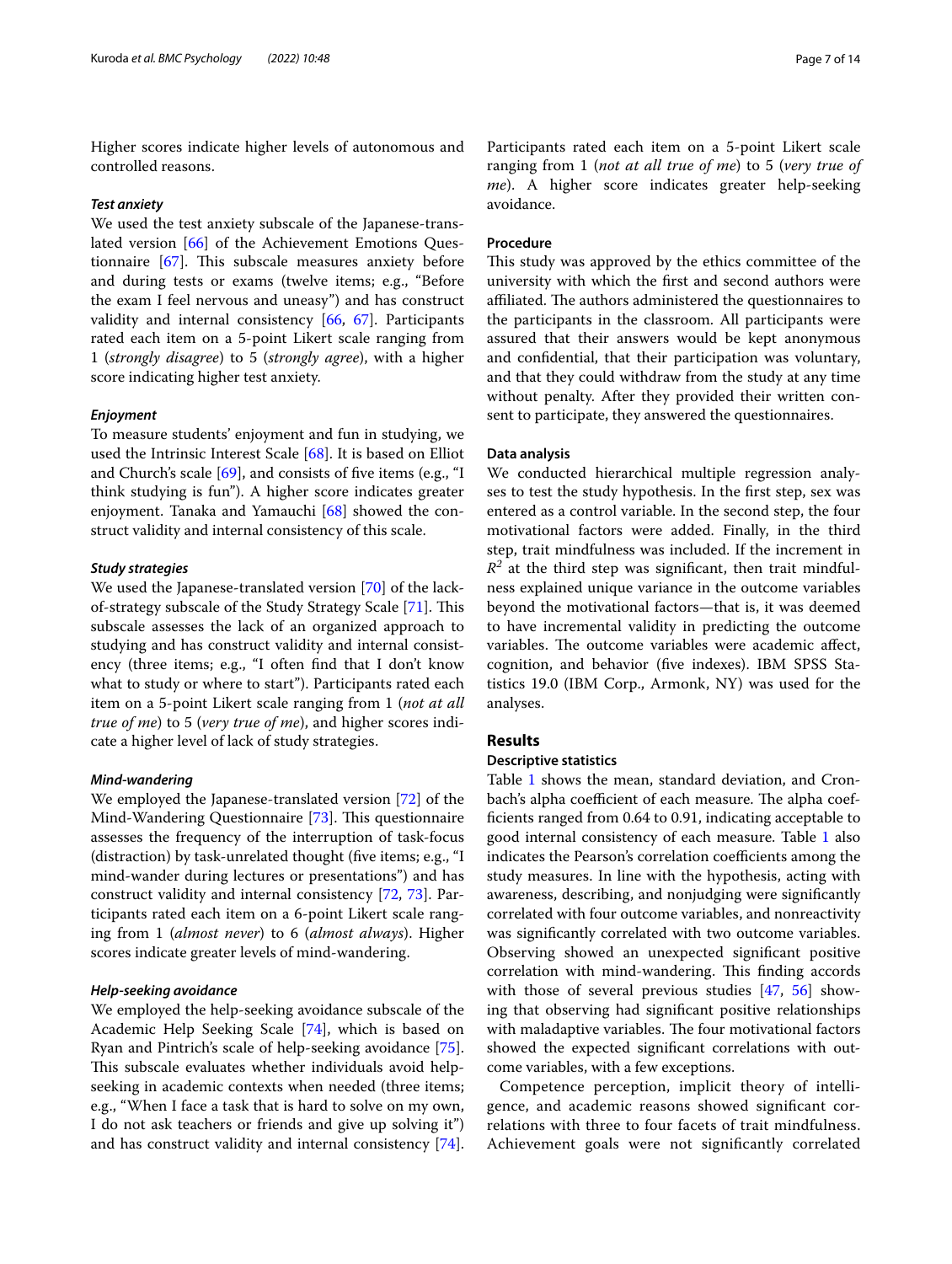<span id="page-7-0"></span>

|                |                                 | $\boldsymbol{N}$ | M     | SD           | 1             | $\overline{2}$ | 3                | 4         | 5             | 6               | $\overline{7}$ | 8        | 9        |
|----------------|---------------------------------|------------------|-------|--------------|---------------|----------------|------------------|-----------|---------------|-----------------|----------------|----------|----------|
| $\mathbf{1}$   | Mindfulness: observing          | 173              | 22.61 | 4.68         | .64           |                |                  |           |               |                 |                |          |          |
| $\overline{2}$ | Mindfulness: describing         | 175              | 22.63 | 6.06         | .03           | .87            |                  |           |               |                 |                |          |          |
| 3              | Mindfulness: act-with-awareness | 169              | 25.24 | 5.44         | $-.20**$      | $.33***$       | .82              |           |               |                 |                |          |          |
| $\overline{4}$ | Mindfulness: nonreactivity      | 173              | 19.91 | 3.90         | .07           | $.28***$       | .13              | .67       |               |                 |                |          |          |
| 5              | Mindfulness: nonjudging         | 174              | 23.23 | 5.26         | $-.35***$     | $.17*$         | $.30***$         | .15       | .78           |                 |                |          |          |
| 6              | Competence perception           | 175              | 8.58  | 2.25         | .01           | $.30***$       | $.23***$         | $.31***$  | $.21***$      | .66             |                |          |          |
| $\overline{7}$ | Implicit theory of intelligence | 174              | 9.06  | 3.21         | $-.02$        | $-.24**$       | $-.30**$         | $-.06$    | $-.22**$      | $-.13$          | .85            |          |          |
| 8              | Mastery-approach goals          | 175              | 10.82 | 2.39         | .02           | .01            | .13              | $-.06$    | $-.06$        | .08             | $-.12$         | .75      |          |
| 9              | Mastery-avoidance goals         | 175              | 9.34  | 2.55         | .14           | .07            | $-.02$           | .03       | $-.07$        | $.22***$        | .03            | $.48***$ | .85      |
| 10             | Performance-approach goals      | 174              | 9.07  | 3.16         | .10           | $-.05$         | $-.01$           | .07       | $-.11$        | $.18*$          | .00            | $.53***$ | $.28***$ |
| 11             | Performance-avoidance goals     | 175              | 9.28  | 3.18         | .10           | $-.05$         | $-.10$           | .00       | $-.17*$       | .05             | .10            | $.27***$ | $.27***$ |
| 12             | Autonomous academic reasons     | 173              | 27.45 | 5.40         | .11           | .11            | $.18*$           | $.17*$    | .06           | $.22***$        | $-.20**$       | $.40**$  | $.26*$   |
| 13             | Controlled academic reasons     | 172              | 22.60 | 5.10         | .08           | $-.17*$        | $-.07$           | .04       | $-.10$        | .03             | $.19*$         | $.23***$ | $.16*$   |
| 14             | Test anxiety                    | 175              | 34.97 | 10.12        | .08           | $-.20**$       | $-.27**$         | $-.14$    | $-.16*$       | $-.09$          | $.16*$         | .13      | .12      |
| 15             | Enjoyment                       | 173              | 16.21 | 5.40         | .10           | .04            | $.21***$         | .07       | .14           | $.19*$          | $-.14$         | $.35***$ | $.29***$ |
| 16             | Lack of study strategies        | 175              | 10.06 | 3.05         | .13           | $-.24**$       | $-.14$           | $-.19*$   | $-.24*$       | $-.35***$       | .02            | $-.05$   | $-.14$   |
| 17             | Mind-wandering                  | 173              | 18.65 | 4.15         | $.16*$        | $-.32**$       | $-.57**$         | $-.24***$ | $-.28**$      | $-.28**$        | $.21***$       | $-.17*$  | $-.07$   |
| 18             | Help-seeking avoidance          | 174              | 7.37  | 3.15         | .03           | $-.34***$      | $-.31***$        | $-.10$    | $-.19*$       | $-.16*$         | $.16*$         | $-.18*$  | $-.16*$  |
| 19             | Sex                             | 175              | 0.59  | 0.49         | .09           | $-.20**$       | .07              | $-.15$    | .02           | $-.13$          | $-.02$         | .07      | .01      |
|                |                                 |                  |       |              |               |                |                  |           |               |                 |                |          |          |
|                |                                 | $\boldsymbol{N}$ | М     | SD           | 10            | 11             | 12               | 13        | 14            | 15              | 16             | 17       | 18       |
| $\mathbf{1}$   | Mindfulness: observing          | 173              | 22.61 | 4.68         |               |                |                  |           |               |                 |                |          |          |
| $\overline{2}$ | Mindfulness: describing         | 175              | 22.63 | 6.06         |               |                |                  |           |               |                 |                |          |          |
| 3              | Mindfulness: act-with-awareness | 169              | 25.24 | 5.44         |               |                |                  |           |               |                 |                |          |          |
| $\overline{4}$ | Mindfulness: nonreactivity      | 173              | 19.91 | 3.90         |               |                |                  |           |               |                 |                |          |          |
| 5              | Mindfulness: nonjudging         | 174              | 23.23 | 5.26         |               |                |                  |           |               |                 |                |          |          |
| 6              | Competence perception           | 175              | 8.58  | 2.25         |               |                |                  |           |               |                 |                |          |          |
| 7              | Implicit theory of intelligence | 174              | 9.06  | 3.21         |               |                |                  |           |               |                 |                |          |          |
| 8              | Mastery-approach goals          | 175              | 10.82 | 2.39         |               |                |                  |           |               |                 |                |          |          |
| 9              | Mastery-avoidance goals         | 175              | 9.34  | 2.55         |               |                |                  |           |               |                 |                |          |          |
| 10             | Performance-approach goals      | 174              | 9.07  | 3.16         | .88           |                |                  |           |               |                 |                |          |          |
| 11             | Performance-avoidance goals     | 175              | 9.28  | 3.18         | $.63***$      | .90            |                  |           |               |                 |                |          |          |
| 12             | Autonomous academic reasons     | 173              | 27.45 | 5.40         | $.36***$      | $.16*$         | .86              |           |               |                 |                |          |          |
| 13             | Controlled academic reasons     | 172              | 22.60 | 5.10         | $.52*$        | $.50*$         | $.15*$           | .77       |               |                 |                |          |          |
| 14             | Test anxiety                    | 175              | 34.97 | 10.12        | $.19*$        | $.34***$       | .06              | $.25***$  | .89           |                 |                |          |          |
| 15             | Enjoyment                       | 173              | 16.21 | 5.40         | $.24***$      | .10            | $.70***$         | .12       | $-.07$        | .91             |                |          |          |
| 16             | Lack of study strategies        | 175              | 10.06 | 3.05         | $-.03$        | .10            | $-.25***$        | $.17*$    | $.32***$      | $-.25***$       | .88            |          |          |
| 17             | Mind-wandering                  | 173              | 18.65 | 4.15         | $-.08$        | .02            | $-.29**$         | .03       | $.23***$      | $-.29**$        | $.33***$       | .72      |          |
| 18             | Help-seeking avoidance          | 174<br>175       | 7.37  | 3.15<br>0.49 | $-.10$<br>.05 | .07            | $-.38***$<br>.05 | .09       | .14<br>$-.01$ | $-.32**$<br>.04 | $.34***$       | $.43***$ | .89      |

*\*p*<.05, \*\**p*<.01 (two-tailed tests). Sex was coded as 0 for males and 1 for females. Values in the diagonal are Cronbach's alpha coefcients. *N* ranges from 169 to 175 due to missing data (response rate=94% to 98%)

with the facets of mindfulness, except for a signifcant negative correlation between performance avoidance goals and nonjudging.

a covariate in the frst step of hierarchical regression analyses.

Sex showed a signifcant correlation with describing and a marginally signifcant correlation with lack of study strategies ( $p = 0.061$ ). Thus, we entered sex as

## **Test of hypothesis**

Table [2](#page-8-0) shows the results of hierarchical regression analyses. Motivational factors explained a signifcant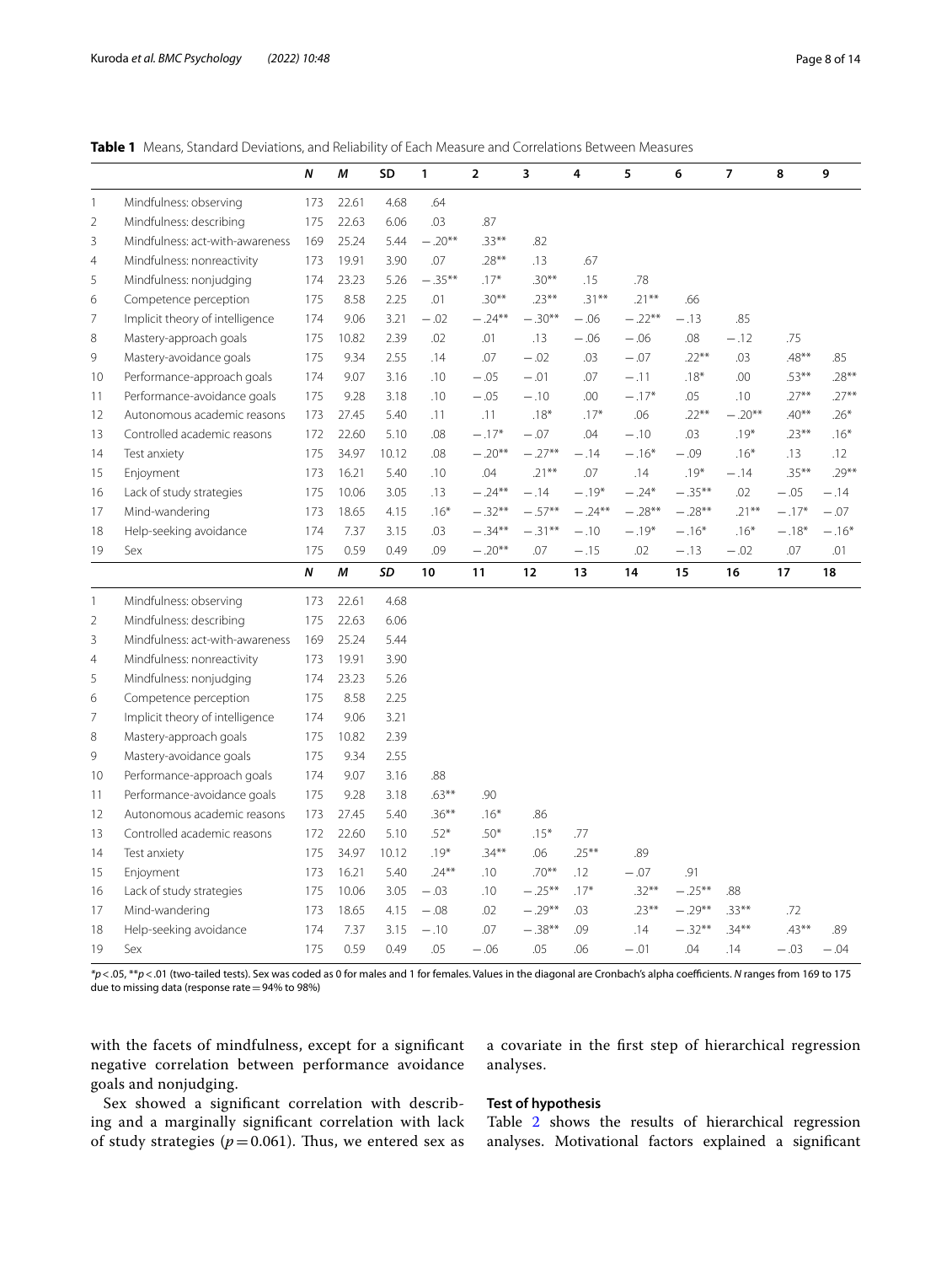| <b>Predictor variables</b>         | <b>Outcome variables</b>           |          |                          |           |                                           |               |                               |          |                                          |           |
|------------------------------------|------------------------------------|----------|--------------------------|-----------|-------------------------------------------|---------------|-------------------------------|----------|------------------------------------------|-----------|
|                                    | <b>Test anxiety</b><br>$(N = 161)$ |          | Enjoyment<br>$(N = 160)$ |           | Lack of<br>studystrategies<br>$(N = 161)$ |               | Mind-wandering<br>$(N = 159)$ |          | Help-seeking<br>avoidance<br>$(N = 160)$ |           |
|                                    | $\Delta R^2$                       | $\beta$  | $\Delta R^2$             | $\beta$   | $\Delta R^2$                              | $\pmb{\beta}$ | $\Delta R^2$                  | $\beta$  | $\Delta R^2$                             | β         |
| Step 1                             | .00                                |          | .00                      |           | $.03*$                                    |               | .00                           |          | .00                                      |           |
| Sex                                |                                    | .02      |                          | .01       |                                           | $.17*$        |                               | .01      |                                          | .01       |
| Step 2                             | $.16***$                           |          | $.52***$                 |           | $.24***$                                  |               | $.15***$                      |          | $.18***$                                 |           |
| Sex                                |                                    | .01      |                          | $-.01$    |                                           | .11           |                               | $-.01$   |                                          | .01       |
| Competence perception              |                                    | $-.09$   |                          | .01       |                                           | $-.30**$      |                               | $-.23**$ |                                          | $-.08$    |
| Implicit theory of intelligence    |                                    | .12      |                          | .00       |                                           | $-.12$        |                               | .10      |                                          | .05       |
| Mastery-approach goals             |                                    | .04      |                          | .08       |                                           | .07           |                               | $-.15$   |                                          | .00       |
| Mastery-avoidance goals            |                                    | .02      |                          | .09       |                                           | $-.04$        |                               | .09      |                                          | $-.06$    |
| Performance-approach goals         |                                    | $-.11$   |                          | $-.10$    |                                           | $-.08$        |                               | .07      |                                          | $-.06$    |
| Performance-avoidance goals        |                                    | $.33***$ |                          | .00       |                                           | .06           |                               | .01      |                                          | .11       |
| Autonomous academic reasons        |                                    | .06      |                          | $.68***$  |                                           | $-.27**$      |                               | $-.20*$  |                                          | $-.35***$ |
| Controlled academic reasons        |                                    | .11      |                          | .03       |                                           | $.27***$      |                               | $.00\,$  |                                          | .13       |
| Step 3                             | $.07*$                             |          | $.04*$                   |           | .02                                       |               | $.26***$                      |          | $.11***$                                 |           |
| Sex                                |                                    | .00      |                          | $-.07$    |                                           | .09           |                               | $-.02$   |                                          | $-.01$    |
| Competence perception              |                                    | .02      |                          | $-.02$    |                                           | $-.26***$     |                               | $-.03$   |                                          | .04       |
| Implicit theory of intelligence    |                                    | .04      |                          | .05       |                                           | $-.13$        |                               | $-.04$   |                                          | $-.06$    |
| Mastery-approach goals             |                                    | .07      |                          | .05       |                                           | .08           |                               | $-.10$   |                                          | .03       |
| Mastery-avoidance goals            |                                    | $-.01$   |                          | $.13^{+}$ |                                           | $-.07$        |                               | .00      |                                          | $-.08$    |
| Performance-approach goals         |                                    | $-.15$   |                          | $-.07$    |                                           | $-.10$        |                               | .00      |                                          | $-.13$    |
| Performance-avoidance goals        |                                    | $.33***$ |                          | .00       |                                           | .06           |                               | $-.01$   |                                          | .13       |
| Autonomous academic reasons        |                                    | .10      |                          | $.66***$  |                                           | $-.27**$      |                               | $-.13$   |                                          | $-.32**$  |
| Controlled academic reasons        |                                    | .10      |                          | .02       |                                           | $.26***$      |                               | .01      |                                          | .09       |
| Mindfulness: observing             |                                    | $-.01$   |                          | $.12^{+}$ |                                           | .12           |                               | .08      |                                          | .01       |
| Mindfulness: describing            |                                    | $-.11$   |                          | $-.10$    |                                           | $-.08$        |                               | $-.10$   |                                          | $-.29**$  |
| Mindfulness: acting-with-awareness |                                    | $-.21*$  |                          | $.13*$    |                                           | .01           |                               | $-.44**$ |                                          | $-.14$    |
| Mindfulness: nonreactivity         |                                    | $-.07$   |                          | $-.07$    |                                           | $-.02$        |                               | $-.14*$  |                                          | .06       |
| Mindfulness: nonjudging            |                                    | $-.04$   |                          | $.17***$  |                                           | $-.05$        |                               | $-.09$   |                                          | $-.09$    |

<span id="page-8-0"></span>

|  |  |  |  |  |  |  | Table 2 Hierarchical multiple regression analyses predicting the five outcome variables from motivational factors and mindfulness |
|--|--|--|--|--|--|--|-----------------------------------------------------------------------------------------------------------------------------------|
|--|--|--|--|--|--|--|-----------------------------------------------------------------------------------------------------------------------------------|

<sup>†</sup> *p*<.10, \* *p*<.05, \*\* *p*<.01 (two-tailed tests). ΔR<sup>2</sup> = increment in R<sup>2</sup>. Sex was coded as 0 for males and 1 for females. *N* ranges from 159 to 161 due to missing data (response rate=89% to 90%)

proportion of the variance in all fve outcome variables (see  $R^2$  in Step 2). An examination of the relative effect of each factor revealed that autonomous academic reason was a signifcant predictor of four outcome variables. Competence perception signifcantly predicted two outcome variables, while performance avoidance goal and controlled academic reason signifcantly predicted one outcome each. Adding the subscale scores of trait mindfulness in the third step yielded signifcant increments in  $R^2$  ( $\Delta R^2$ ) for four of the five outcome variables (i.e., test anxiety, enjoyment, mind-wandering, and help-seeking avoidance). An examination of the relative efect of each subscale revealed that acting with awareness was a significant predictor of three outcome variables (i.e., test anxiety, enjoyment, and mind-wandering), while describing,

nonreactivity, and nonjudging signifcantly predicted one outcome each (help-seeking avoidance, mind-wandering, and enjoyment, respectively). Observing was a marginally significant predictor of enjoyment  $(p=0.059)$ . Overall, the results support the hypothesis.

## **Discussion**

Consistent with our hypothesis, trait mindfulness predicted four of the fve academic outcomes after controlling for motivational factors. This result means that the unique characteristics of mindfulness that do not exist in motivational factors predicted academic outcomes. The mindfulness-specifc characteristics involve the being mode of mind (i.e., a present-focused, non-striving, and accepting mind mode), as opposed to the doing mode of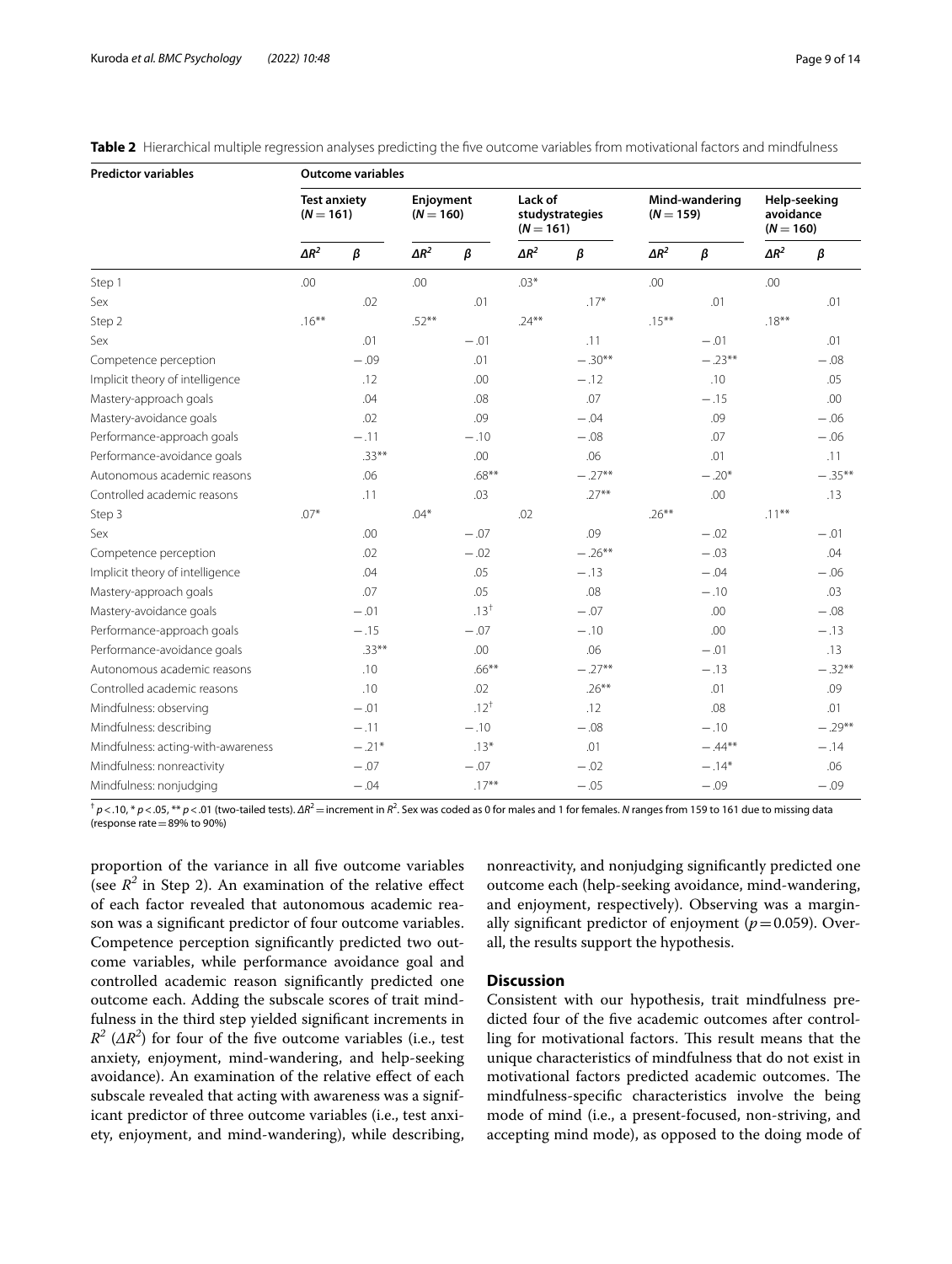mind (i.e., a goal-oriented, striving, and change-seeking mind mode) that characterizes motivational factors. Why did the being mode of mind predict academic outcomes beyond the doing mode? We suggest that the being mode would facilitate two unique and efective self-regulatory processes—bottom-up self-regulation of learning and present-focused, acceptance-based self-regulation of academic stress—that difer from those facilitated by the doing mode (see Introduction for details). We discuss our fndings in light of these self-regulatory processes.

#### **Mindfulness and self-regulatory processes**

Acting with awareness showed a positive association with enjoyment of learning and negative associations with test anxiety and mind-wandering. Acting with awareness refers to the tendency to be attentive to and aware of present-moment experience, which refects a central element of mindfulness and the being mode of mind. This facet promotes bottom-up self-regulation of learning. Specifcally, it serves to focus learners' attention on moment-by-moment input and output information during task processing and to enhance their awareness of moment-by-moment task processing. This self-regulatory process would facilitate engagement in a task, thereby preventing mind-wandering and enhancing enjoyment of learning. Acting with awareness would also promote present-focused self-regulation of academic stress. It leads students to focus their attention on present (but not past and future) and real (but not recalled and imaginary) experiences after they have experienced academic stress and when they possibly experience academic stress in the future. By focusing on present and real events, students are less likely to ruminate about past and future negative academic events [\[22\]](#page-12-2) and are more likely to use coping strategies flexibly and effectively [\[26](#page-12-38)]. These self-regulatory processes would serve to reduce academic stress including test anxiety.

Nonjudging and observing predicted enjoyment of learning. Nonjudging refers to the tendency to adopt a non-evaluative, accepting stance toward thoughts and feelings, which is a critical component of mindfulness and the being mode of mind. Observing refers to the ability to notice or attend to internal and external stimuli, which is a prerequisite for mindful states and the being mode. These two facets (i.e., non-judgmental and accepting observation) would facilitate bottom-up self-regulated learning in ways that lead to enjoyment of learning. Specifcally, non-judgmental and accepting observation would enhance receptivity to input and output information and open awareness of ongoing learning activities, which would allow learners to notice important or interesting information in a task and lecture that is likely to be overlooked by a fxed perspective (see also Grund et al. [[29\]](#page-12-49) for a related discussion) and important gaps between existing knowledge and real phenomena. These intellectual experiences during bottom-up self-regulated learning would enhance students' enjoyment of learning.

Nonreactivity showed a negative association with mind-wandering (i.e., distraction by task-unrelated thoughts). Nonreactivity refects the ability to allow unwanted thoughts and feelings to come and go without reacting to them, which involves an accepting and nonstriving attitude (i.e., not trying to control and change undesirable states but allowing and accepting them). This ability would help learners successfully regulate and reduce negative afect such as irritation, anger, and anxiety that is likely to surface during bottom-up self-regu-lated learning [[54](#page-12-37)]. Successful affect regulation would allow learners to concentrate more on a task. Nonreactivity would also help learners regulate task-unrelated thoughts occurring during bottom-up self-regulated learning. Based on ironic process theory [[76\]](#page-13-11) that proposes the paradoxical efects of thought suppression, trying harder to suppress a task-unrelated thought ironically leads to more preoccupation with that thought. In contrast to thought suppression, nonreactivity serves not to try to control task-unrelated thoughts but to let them go. This function would reduce preoccupation with taskunrelated thoughts, and consequently protect against distraction.

Describing showed a negative association with helpseeking avoidance in the face of academic difficulties. We suggest that describing ability may be related to social interaction skills such as verbal expression skills, which may reduce help-seeking avoidance. Describing refects one's ability to describe what and how they are thinking and feeling in the present moment. When facing academic difficulties, students with this ability will be able to successfully verbalize and express their feelings and thoughts concerning difficulties. These verbal expression skills may lead the students to seek help willingly. Consistent with these views, previous studies suggest that describing would facilitate communication, thereby enabling receipt of social support and promoting problemsolving [\[77](#page-13-12)].

## **Relationships among mindfulness, motivation, and academic outcomes**

We found that no facets of trait mindfulness predicted study strategy after controlling for motivational factors. At the correlational level, describing, nonreactivity, and nonjudging were signifcantly associated with study strategy. However, they were also signifcantly correlated with competence perception that predicted study strategy. Thus, the effects of these mindfulness facets on study strategy might be attributed to the efect of competence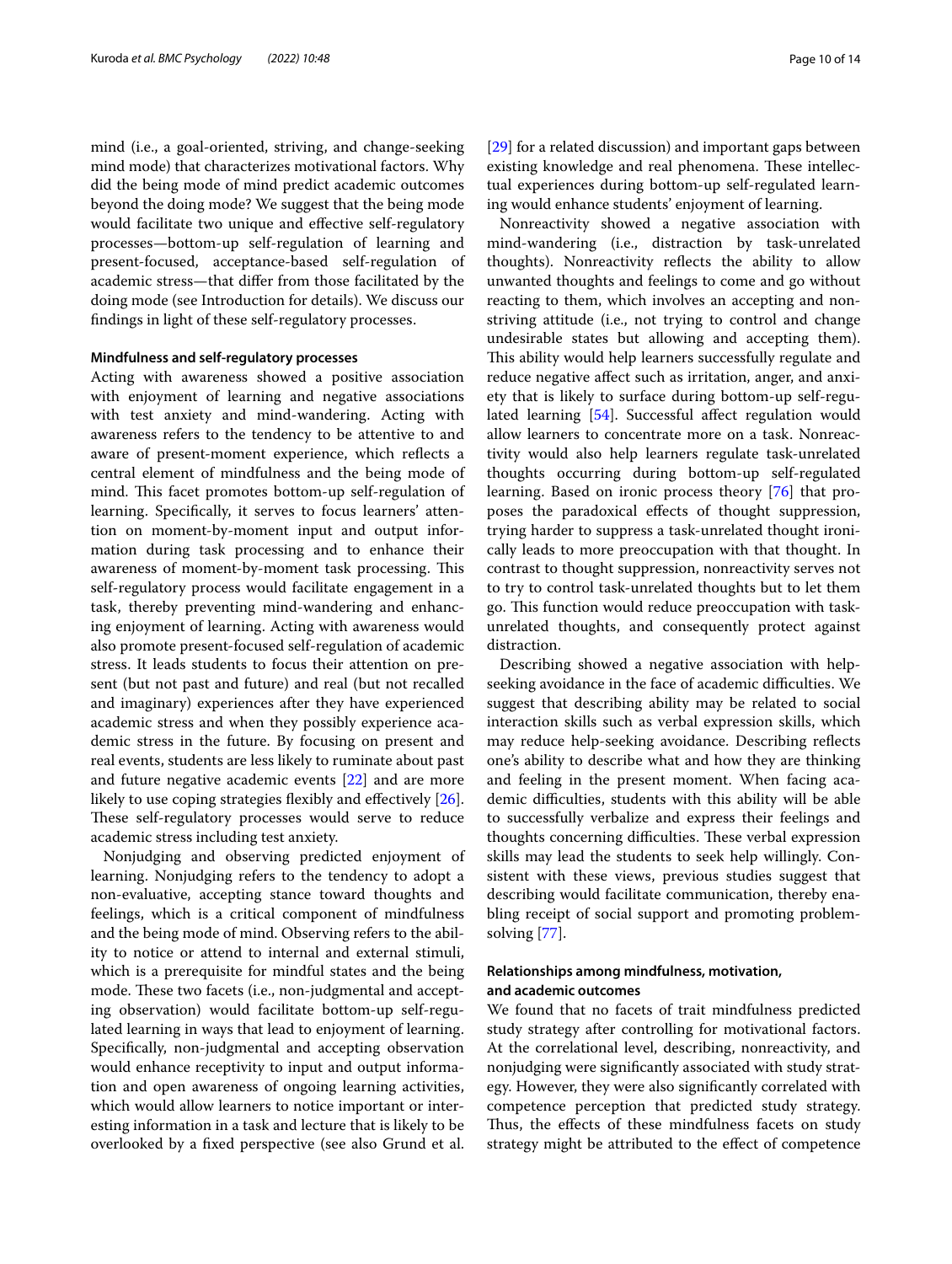perception. Study strategy examined in this study refects an organized approach to study, such as planning what to study and where to start. This strategy involves task analysis and goal setting, which might be facilitated more by the doing-mode variables like motivational factors than by the being-mode variable like mindfulness.

An alternative explanation for this result is that mindfulness might predict study strategy use indirectly through the mediation of competence perception. This explanation is consistent with recent fndings from the perspective of SDT [[19,](#page-12-11) [28,](#page-12-21) [50](#page-12-27), [78](#page-13-13)] (see also Howell and Buro [[31\]](#page-12-26) and Grund and Senker [[55\]](#page-12-39) for related fndings). Studies have integrated mindfulness into SDT to show that having mindful tendencies is more likely to lead to satisfying needs for competence, autonomy, and relatedness [\[79](#page-13-14)] because mindfulness allows individuals to perceive and monitor their inner and outer states in comprehensive and receptive ways [\[19](#page-12-11), [50](#page-12-27), [55](#page-12-39), [80](#page-13-15)]. Need satisfaction, in turn, promotes autonomous motivation, which produces adaptive academic outcomes [\[19](#page-12-11)]. Based on these fndings, mindfulness not only predicts academic outcomes independently of adaptive motivation, but also produces outcomes indirectly by inducing adaptive motivation.

#### **Contributions and limitations of this study**

This study contributes to the literature in three important ways. First, this study is the frst to demonstrate the incremental validity of mindfulness in predicting academic outcomes. Because mindfulness is a newly introduced factor to predict academic outcomes, it is crucial to demonstrate whether it explains unique variance in academic outcomes beyond factors established in this feld. Our fndings support the incremental validity of trait mindfulness over motivational factors well-established in this feld, which corroborates previous fndings and encourages future research concerning the academic benefts of trait mindfulness. Second, this study highlights the academic benefts of the being mode of mind, as opposed to the doing mode. This argument is reasonable given that trait mindfulness predicted academic outcomes after controlling for motivational factors. While previous studies demonstrated the academic benefts of doing-mode variables like motivational factors, there is little evidence showing the potentials of the being mode in academic learning. Given the previous and present fndings, both the doing and being modes are important in academic settings. Using the two modes fexibly according to the situation may be the key to successful learning. Finally, this study suggests that mindfulness and motivational factors would contribute to academic outcomes through diferent mechanisms. Previous studies have suggested that mindfulness (e.g., see Ostafn et al. [\[51](#page-12-34)] for a review)

and motivational factors (e.g., see Schunk & Zimmerman [[52\]](#page-12-35) for a review) both facilitate effective self-regulation, thereby leading to adaptive outcomes. Regarding the specifc types of self-regulation, we suggest that motivational factors characterized by the doing mode of mind would promote top-down, future-focused, and change-oriented self-regulation, whereas mindfulness characterized by the being mode of mind would facilitate bottom-up, presentfocused, and acceptance-based self-regulation.

This study also has practical implications. Our findings suggest that educators might be able to promote students' academic outcomes by cultivating their mindfulness. Meditation is a well-known practice to cultivate mindfulness and has recently begun to be introduced in educational settings [\[24](#page-12-4)]. In conducting meditation programs, educators might focus especially on cultivating students' attention to and awareness of present-moment experience, because both the present study and previous studies [[29](#page-12-49), [32\]](#page-12-22) showed that the acting-with-awareness facet is a promising predictor of academic outcomes. Concentrative meditation (focusing attention on a single object such as breathing) would be helpful to cultivate present-focused attention and awareness.

Several limitations concerning this study require consideration. First, because the study design was cross-sectional and correlational, we have limited ability to judge the causality of the observed relationships. Experimental or longitudinal studies are necessary to provide plausible evidence for the causal directions of the associations. The second issue concerns the generalizability of the results due to the nature of the sample. We investigated samples from Japan; thus, we need to consider potential cultural diferences. Many previous studies have examined Western samples and shown that trait mindfulness produces desirable academic and achievement-related outcomes. Recent studies examining Eastern samples have yielded the same fndings in the academic domains [[26,](#page-12-38) [27,](#page-12-25) [34,](#page-12-30) [36\]](#page-12-32) and in achievement-related domains  $[81-83]$  $[81-83]$  $[81-83]$ . Based on these findings, we speculate that among people in both cultures, trait mindfulness supports achievement-relevant processes and outcomes. However, to confrm this suggestion, further investigations in both cultures are necessary. Another issue concerning the study sample was that we used a college student sample and its size was relatively small. To confrm the generalizability of the study fndings, it is necessary in future research to examine different age group and to use larger samples. Third, the current study does not provide direct evidence for our proposal that mindfulness and motivation facilitate different self-regulatory processes. The proposal is theoretically sound and is consistent with previous studies indicating that mindfulness and self-control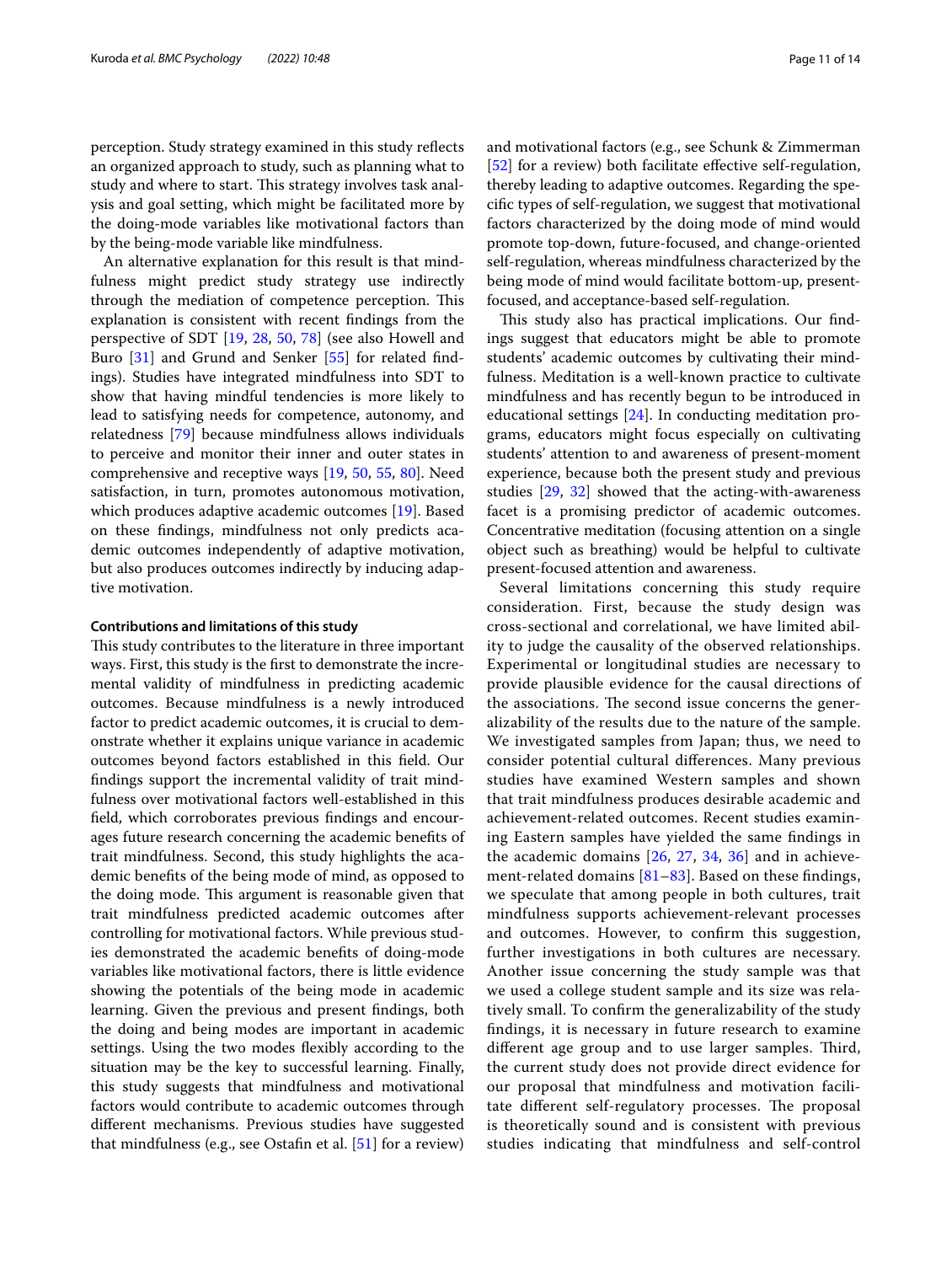facilitate diferent self-regulation processes [\[55](#page-12-39)], but lacks empirical evidence. Future empirical studies are necessary to verify the diferences between mindful and motivated self-regulation. Fourth, because we focused on the unique contribution of trait mindfulness to academic outcomes beyond motivational factors, we did not examine whether trait or state mindfulness and motivation combine to predict academic outcomes. Mindfulness might predict academic outcomes not only directly (i.e., the unique contribution of mindfulness beyond motivational factors) but also indirectly through adaptive motivational processes [\[31](#page-12-26), [55,](#page-12-39) [78](#page-13-13), [79\]](#page-13-14). Mindfulness might also moderate or mediate the relationship between motivation and academic outcomes  $[80]$  $[80]$  $[80]$ . Therefore, research is necessary to further examine not only how mindfulness and motivation differ in ways that produce academic benefts (the unique mechanisms of mindfulness and motivation), but also how these variables combine to produce academic benefts (the joint mechanisms of mindfulness and motivation). Fifth, we had to rely on self-reported measures, which are subject to response bias; researchers should use more objective measures, such as laboratory task performance and physiological measures, in the future. Finally, this study did not cover all possible outcome variables. To provide more evidence for the incremental validity of mindfulness, it is necessary to investigate other variables than those examined in this study.

# **Conclusions**

We found that trait mindfulness predicted academic afect, cognition, and behavior after controlling for achievement motivation factors. The findings support the incremental validity of trait mindfulness and demonstrate the academic benefts of the being mode inherent in mindfulness. The findings also suggest that cultivating mindfulness (especially, the acting-withawareness facet) in students might help improve their academic outcomes. Our fndings have both theoretical and practical importance, which encourages future empirical studies and educational interventions.

#### **Abbreviations**

SDT: Self-determination theory; FFMQ: Five Facet Mindfulness Questionnaire; SPPCS: Self-Perception Profle for College Students; SPPCS-JV: Japanese-translated version of the SPPCS; SRQ: Self-Regulation Questionnaire.

#### **Acknowledgements**

Not applicable.

#### **Authors' contributions**

YK developed the study concept, designed the study, collected and analyzed the data, and drafted the paper. OY acquired the grant to carry out this study and contributed to the signifcant revisions of the drafted paper. MI collected

the data and contributed to the signifcant revisions of the drafted paper. All authors read and approved the fnal manuscript.

#### **Funding**

This research was fnancially supported by a Grant-in-Aid for Challenging Exploratory Research (16K12794) from the Ministry of Education, Culture, Sports, Science and Technology, Japan. The funding body had no role in designing the study, collecting, analyzing, or interpreting data, or writing the manuscript.

#### **Availability of data and materials**

The datasets generated and analyzed during the current study are not publicly available due to ongoing analyses but are available from the corresponding author on reasonable request.

#### **Declarations**

#### **Ethics approval and consent to participate**

This study was approved by the ethics committee of Fukui Prefectural University, Japan. Written informed consent was obtained from all participants included in the study.

#### **Consent for publication**

Not applicable.

#### **Competing interests**

The authors declare that they have no competing interests.

#### **Author details**

<sup>1</sup> Center for Arts and Sciences, Fukui Prefectural University, 4-1-1 Matsuoka-Kenjojima, Eiheiji-Town, Fukui 910-1195, Japan. <sup>2</sup> Faculty of Letters, Aichi Gakuin University, 12 Araike, Iwasaki-cho, Nisshin, Aichi 470-0195, Japan.

# Received: 30 June 2021 Accepted: 11 February 2022

#### **References**

- <span id="page-11-0"></span>1. Dweck CS, Elliott ES. Achievement motivation. In: Hetherington EM, editor. Wiley, Hoboken; 1983. p. 643–91.
- <span id="page-11-3"></span>2. Wigfeld A, Eccles JS, editors. Development of achievement motivation. San Diego, CA: Academic Press; 2002.
- <span id="page-11-1"></span>3. Elliot AJ, Dweck CS, Yeager DS, editors. Handbook of competence and motivation, second edition: theory and application. 2nd ed. New York, NY: Guilford Press; 2018.
- <span id="page-11-2"></span>4. Harter S. The relationship between perceived competence, afect, and motivational orientation within the classroom: processes and patterns of change. In: Pittman TS, editor. Boggiano AK. Cambridge: Cambridge University Press; 1992. p. 77–114.
- <span id="page-11-5"></span>5. Wigfeld A, Eccles JS. Expectancy-value theory of achievement motivation. Contemp Educ Psychol. 2000;25(1):68–81.
- <span id="page-11-6"></span>Bong M, Skaalvik EM. Academic self-concept and self-efficacy: how diferent are they really? Educ Psychol Rev. 2003;15(1):1–40.
- <span id="page-11-7"></span>7. Harter S. The construction of the self: developmental and sociocultural foundations. 2nd ed. New York: Guilford Press; 2012.
- <span id="page-11-4"></span>8. Marsh HW, Martin AJ, Yeung AS, Craven RG. Competence self-perceptions. In: Elliot AJ, Dweck CS, Yeager DS, editors. Handbook of competence and motivation: theory and application. Guilford Press; 2017. p. 85–115.
- <span id="page-11-9"></span>9. Kokkinos CM, Voulgaridou I. Motivational beliefs as mediators in the association between perceived scholastic competence, self-esteem and learning strategies among Greek secondary school students. Educ Psychol (Lond). 2018;38(6):753–71.
- <span id="page-11-10"></span>10. Dweck CS, Grant H. Self-theories, goals, and meaning. In: Shah JY, Gardner WL, editors. Guilford Press; 2008. p. 405–16.
- <span id="page-11-8"></span>11. Dweck CS, Master A. Self-theories motivate self-regulated learning. In: Schunk DH, Zimmerman BJ, editors. Lawrence Erlbaum Associates; 2008. p. 31–51.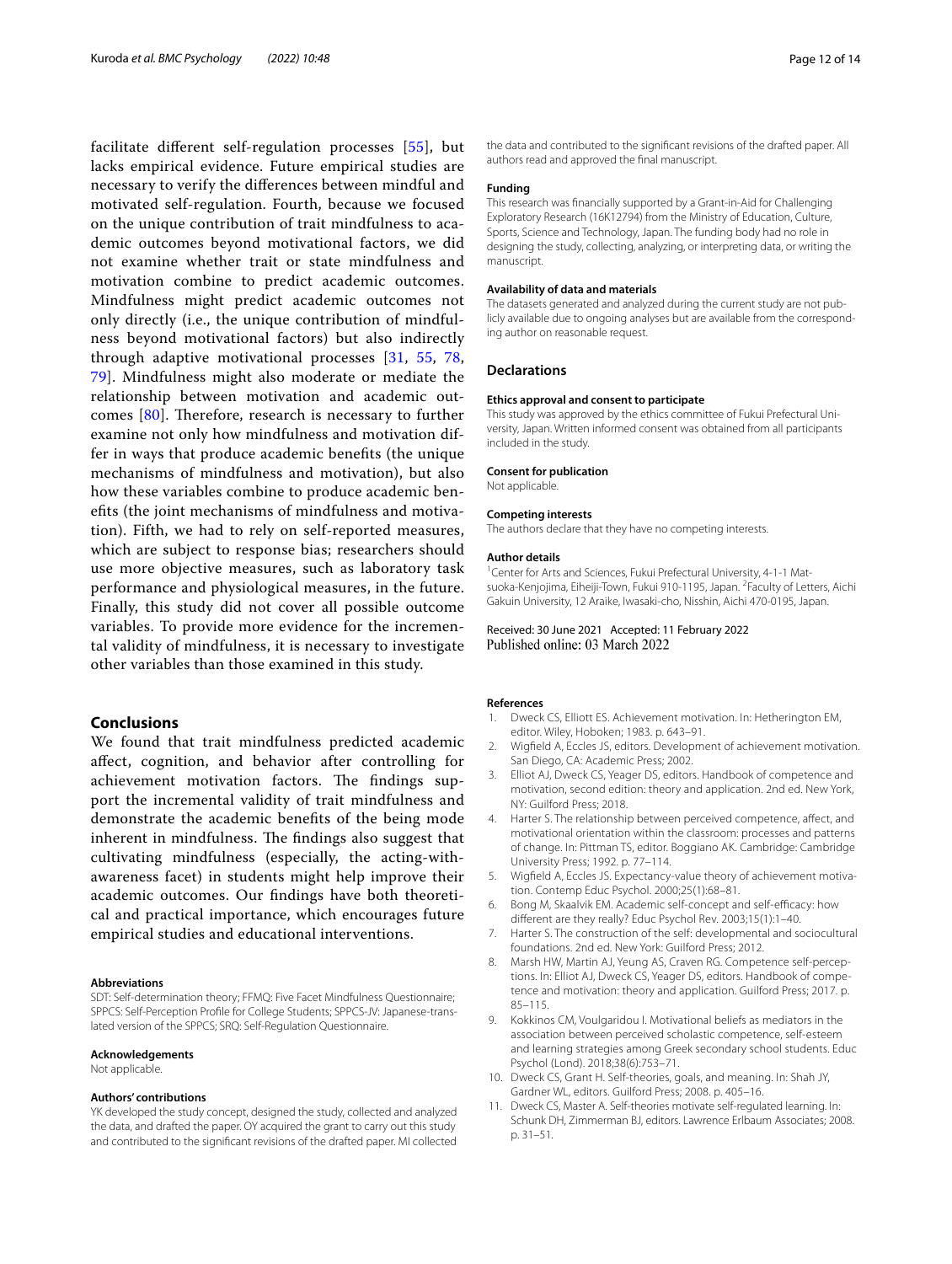- <span id="page-12-16"></span>12. Burnette JL, O'Boyle EH, VanEpps EM, Pollack JM, Finkel EJ. Mind-sets matter: a meta-analytic review of implicit theories and self-regulation. Psychol Bull. 2013;139(3):655–701.
- <span id="page-12-17"></span>13. Moller AC, Elliot AJ. The  $2 \times 2$  achievement goal framework: an overview of empirical research. In: Mittel AV, editor. Nova Science Publishers, New York; 2006. p. 307–26.
- 14. Senko C. Achievement goal theory. In: Wentzel KR, Miele DB, editors. Handbook of motivation at school. 2nd ed. London: Routledge; 2016.
- 15. Sommet N, Elliot AJ. Achievement goals, reasons for goal pursuit, and achievement goal complexes as predictors of benefcial outcomes: Is the infuence of goals reducible to reasons? J Educ Psychol. 2017;109(8):1141–62.
- <span id="page-12-13"></span>16. Elliot AJ, Hulleman CS. Achievement goals. In: Elliot AJ, Dweck CS, Yeager DS, editors. Handbook of competence and motivation: theory and application. Guilford Press; 2017. p. 43–60.
- <span id="page-12-18"></span>17. Guay F, Ratelle CF, Chanal J. Optimal learning in optimal contexts: the role of self-determination in education. Can Psychol. 2008;49(3):233–40.
- 18. Linnenbrink-Garcia L, Patall EA. Motivation. In: Corno L, Anderman EM, editors. Routledge, London; 2016. p. 91–103.
- <span id="page-12-11"></span>19. Ryan RM, Deci EL. Self-determination theory: basic psychological needs in motivation, development, and wellness. New York: Guilford Press; 2017.
- <span id="page-12-0"></span>20. Howard JL, Bureau J, Guay F, Chong JXY, Ryan RM. Student motivation and associated outcomes: A meta-analysis from self-determination theory. Perspect Psychol Sci. 2021;16(6):1300–23.
- <span id="page-12-1"></span>21. Kabat-Zinn J. Wherever you go, there you are: mindfulness meditation in everyday life. Hyperion; 1994.
- <span id="page-12-2"></span>22. Segal ZV, Williams JMG, Teasdale JD. Mindfulness-based cognitive therapy for depression. 2nd ed. New York: Guilford Publications; 2013.
- <span id="page-12-3"></span>23. Langer E. The power of mindful learning. 2nd ed. London: Da Capo Press; 1997.
- <span id="page-12-4"></span>24. Shapiro SL, Brown KW, Astin J. Toward the integration of meditation into higher education: a review of research evidence. Teach Coll Rec. 2011;113(3):493–528.
- <span id="page-12-5"></span>25. Bellinger DB, DeCaro MS, Ralston PAS. Mindfulness, anxiety, and highstakes mathematics performance in the laboratory and classroom. Conscious Cogn. 2015;37:123–32.
- <span id="page-12-38"></span>26. Fallah N. Mindfulness, coping self-efficacy and foreign language anxiety: a mediation analysis. Educ Psychol (Lond). 2017;37(6):745–56.
- <span id="page-12-25"></span>27. Charoensukmongkol P. The role of mindfulness in reducing English language anxiety among Thai college students. Int J Biling Educ Biling. 2019;22(4):414–27.
- <span id="page-12-21"></span>28. Brown KW, Ryan RM. The benefts of being present: mindfulness and its role in psychological well-being. J Pers Soc Psychol. 2003;84(4):822–48.
- <span id="page-12-49"></span>29. Grund A, Schäfer N, Sohlau S, Uhlich J, Schmid S. Mindfulness and situational interest. Educ Psychol (Lond). 2019;39(3):353–69.
- <span id="page-12-28"></span>30. Levesque C, Brown KW. Mindfulness as a moderator of the effect of implicit motivational self-concept on day-to-day behavioral motivation. Motiv Emot. 2007;31(4):284–99.
- <span id="page-12-26"></span>31. Howell AJ, Buro K. Relations among mindfulness, achievementrelated self-regulation, and achievement emotions. J Happiness Stud. 2011;12(6):1007–22.
- <span id="page-12-22"></span>32. Senker K, Fries S, Dietrich J, Grund A. Mindfulness and academic emotions: a feld study during a lecture. Learn Individ Difer. 2021;92:102079. <https://doi.org/10.1016/j.lindif.2021.102079>.
- <span id="page-12-29"></span>33. Deng Y-Q, Li S, Tang Y-Y. The relationship between wandering mind, depression and mindfulness. Mindfulness. 2014;5(2):124–8.
- <span id="page-12-30"></span>34. Ju Y-J, Lien Y-W. Who is prone to wander and when? Examining an integrative efect of working memory capacity and mindfulness trait on mind wandering under diferent task loads. Conscious Cogn. 2018;63:1–10.
- <span id="page-12-31"></span>35. Elphinstone B, Whitehead R, Tinker SP, Bates G. The academic benefts of 'letting go': the contribution of mindfulness and nonattachment to adaptability, engagement, and grades. Educ Psychol (Lond). 2019;39(6):784–96.
- <span id="page-12-32"></span>36. Khany R, Kafshgar NB. On the network of associations among EFL learners' language learning strategies, mindfulness and personality traits: a structural equation modeling approach. Eur Online J Nat Soc Sci. 2013;2(2):584–600.
- <span id="page-12-33"></span>37. Evans DR, Baer RA, Segerstrom SC. The effects of mindfulness and selfconsciousness on persistence. Pers Individ Dif. 2009;47(4):379–82.
- <span id="page-12-6"></span>38. Schwager ITL, Hülsheger UR, Lang JWB. Be aware to be on the square: mindfulness and counterproductive academic behavior. Pers Individ Dif. 2016;93:74–9.
- <span id="page-12-7"></span>39. Schunk DH, Meece JR, Pintrich PR. Motivation in education: theory, research, and applications: International edition. 4th ed. Upper Saddle River: Pearson; 2014.
- <span id="page-12-8"></span>40. Dweck CS, Leggett EL. A social-cognitive approach to motivation and personality. Psychol Rev. 1988;95(2):256–73.
- <span id="page-12-9"></span>41. Dweck CS. The study of goals in psychology. Psychol Sci. 1992;3(3):165–7.
- <span id="page-12-10"></span>42. Elliot AJ, McGregor HA. A 2 x 2 achievement goal framework. J Pers Soc Psychol. 2001;80(3):501–19.
- <span id="page-12-12"></span>43. Neemann J, Harter S. Manual for the self-perception profle for college students. Denver: University of Denver; 1986.
- <span id="page-12-14"></span>44. Ryan RM, Connell JP. Perceived locus of causality and internalization: examining reasons for acting in two domains. J Pers Soc Psychol. 1989;57(5):749–61.
- <span id="page-12-15"></span>45. Howard JL, Gagné M, Julien S. Bureau. Testing a continuum structure of self-determined motivation: a meta-analysis. Psychol Bull. 2017;143(12):1346–77.
- <span id="page-12-19"></span>46. Bishop SR, Lau M, Shapiro S, Carlson L, Anderson ND, Carmody J, et al. Mindfulness: a proposed operational defnition. Clin Psychol Sci Prac. 2004;11(3):230–41.
- <span id="page-12-20"></span>47. Baer RA, Smith GT, Hopkins J, Krietemeyer J, Toney L. Using self-report assessment methods to explore facets of mindfulness. Assessment. 2006;13(1):27–45.
- <span id="page-12-23"></span>48. Goldberg SB, Wielgosz J, Dahl C, Schuyler B, MacCoon DS, Rosenkranz M, et al. Does the Five Facet Mindfulness Questionnaire measure what we think it does? Construct validity evidence from an active controlled randomized clinical trial. Psychol Assess. 2016;28(8):1009–14.
- <span id="page-12-24"></span>49. Quaglia JT, Braun SE, Freeman SP, McDaniel MA, Brown KW. Meta-analytic evidence for efects of mindfulness training on dimensions of selfreported dispositional mindfulness. Psychol Assess. 2016;28(7):803–18.
- <span id="page-12-27"></span>50. Brown KW, Ryan RM, Creswell JD. Mindfulness: theoretical foundations and evidence for its salutary efects. Psychol Inq. 2007;18(4):211–37.
- <span id="page-12-34"></span>51. Ostafn BD, Robinson MD, Meier BP. Handbook of mindfulness and selfregulation. New York: Springer; 2016.
- <span id="page-12-35"></span>52. Schunk DH, Zimmerman BJ, editors. Motivation and self-regulated learning: theory, research, and applications. London: Routledge; 2008.
- <span id="page-12-36"></span>53. Skinner E, Pitzer J, Steele J. Coping as part of motivational resilience in school: a multidimensional measure of families, allocations, and profles of academic coping. Educ Psychol Meas. 2013;73(5):803–35.
- <span id="page-12-37"></span>54. Efklides A. Interactions of metacognition with motivation and afect in self-regulated learning: the MASRL model. Educ Psychol. 2011;46(1):6–25.
- <span id="page-12-39"></span>55. Grund A, Senker K. Motivational foundations of self-control and mindfulness and their role in study–leisure conficts. Learn Individ Difer. 2018;68:72–84.
- <span id="page-12-40"></span>56. Sugiura Y, Sato A, Ito Y, Murakami H. Development and validation of the Japanese version of the fve facet mindfulness questionnaire. Mindfulness. 2012;3(2):85–94.
- <span id="page-12-41"></span>57. Maeshiro K, Sugawara M, Sakai A, Sugawara K. Construction of revised versions of the self-perception profle for children, adolescents, and college students in Japan. Jpn J Psychol. 2007;78(2):182–8.
- <span id="page-12-42"></span>58. Wichstrøm L. Harter's Self-Perception Profle for Adolescents: reliability, validity, and evaluation of the question format. J Pers Assess. 1995;65(1):100–16.
- <span id="page-12-43"></span>59. Fujii T, Uebuchi H. Assessment of theories of intelligence: reliability and validity of the implicit association test. Jpn J Educ Psychol. 2010;58(3):263–74.
- <span id="page-12-44"></span>60. Hong Y-Y, Chiu C-Y, Dweck CS, Lin DM-S, Wan W. Implicit theories, attributions, and coping: a meaning system approach. J Pers Soc Psychol. 1999;77(3):588–99.
- <span id="page-12-45"></span>61. Murayama K, Elliot AJ, Yamagata S. Separation of performance-approach and performance-avoidance achievement goals: a broader analysis. J Educ Psychol. 2011;103(1):238–56.
- <span id="page-12-46"></span>62. Elliot AJ, Murayama K. On the measurement of achievement goals: critique, illustration, and application. J Educ Psychol. 2008;100(3):613–28.
- <span id="page-12-47"></span>63. Yamaguchi T. Efects of perceived benefts about when and how to use a learning strategy. Jpn J Psychol. 2017;88(1):51–60.
- <span id="page-12-48"></span>64. Nishimura T, Kawamura S, Sakurai S. Autonomous motivation and meta-cognitive strategies as predictors of academic performance: does